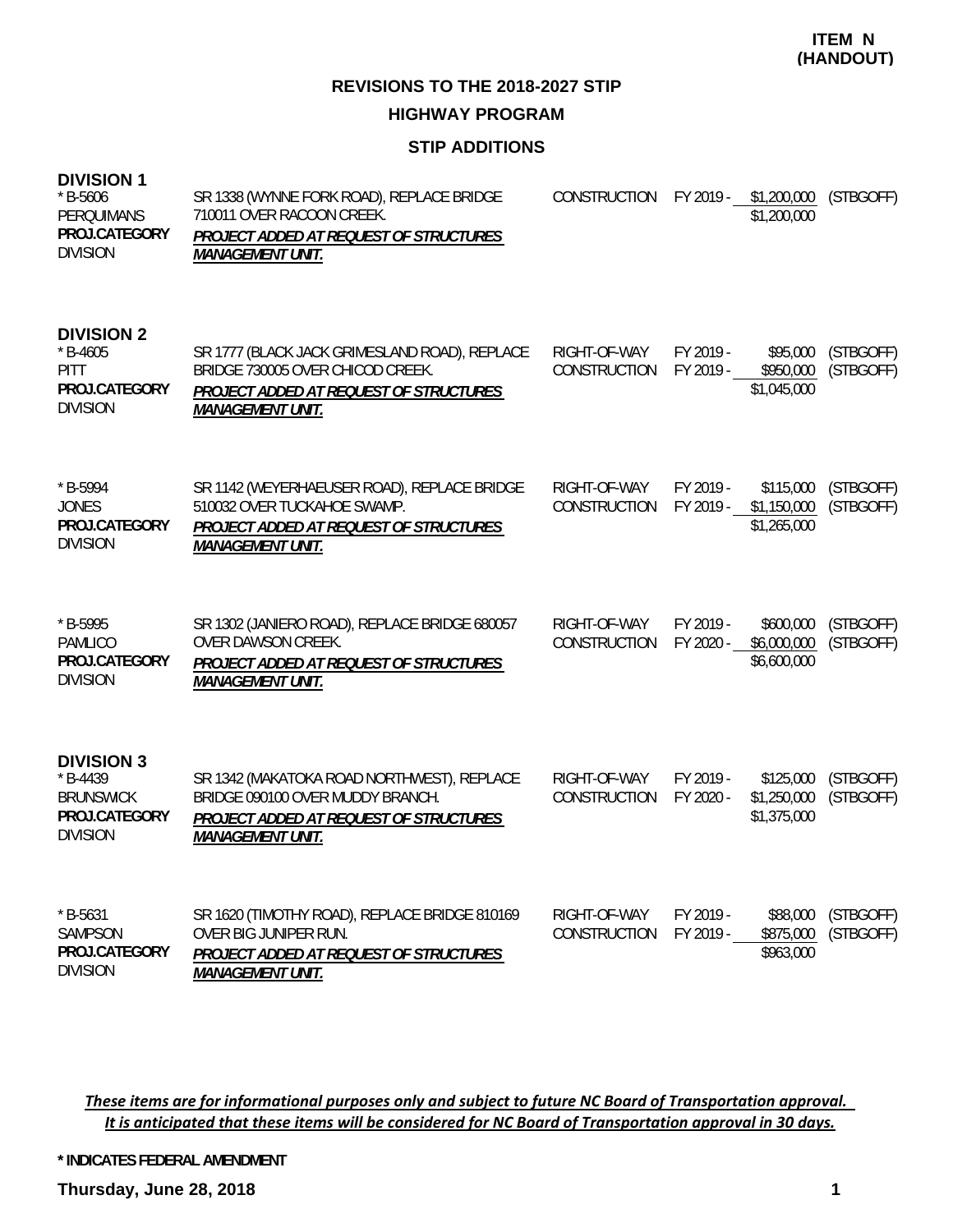#### **STIP ADDITIONS**

| <b>DIVISION 3</b><br>$*$ B-5641<br><b>DUPLIN</b><br>PROJ.CATEGORY<br><b>DIVISION</b> | SR 1946 (NORTHEAST ROAD), REPLACE BRIDGE<br>300201 OVER ISLAND CREEK.<br>PROJECT ADDED AT REQUEST OF STRUCTURES<br><b>MANAGEMENT UNIT.</b>                             | RIGHT-OF-WAY<br>CONSTRUCTION | FY 2019 -<br>FY 2019 - | \$115,000<br>\$1,150,000<br>\$1,265,000 | (STBGOFF)<br>(STBGOFF) |
|--------------------------------------------------------------------------------------|------------------------------------------------------------------------------------------------------------------------------------------------------------------------|------------------------------|------------------------|-----------------------------------------|------------------------|
| $*$ B-5651<br><b>SAMPSON</b><br>PROJ.CATEGORY<br><b>DIVISION</b>                     | SR 1706 (KORNEGAY TOWN ROAD), REPLACE BRIDGE<br>810214 OVER KILL SWAMP.<br>PROJECT ADDED AT REQUEST OF STRUCTURES<br><b>MANAGEMENT UNIT.</b>                           | RIGHT-OF-WAY<br>CONSTRUCTION | FY 2019 -<br>FY 2019 - | \$100,000<br>\$1,000,000<br>\$1,100,000 | (STBGOFF)<br>(STBGOFF) |
| $*$ B-5996<br><b>BRUNSWICK</b><br>PROJ.CATEGORY<br><b>DIVISION</b>                   | SR 1300 (ASH-LITTLE RIVER ROAD NORTHWEST),<br>REPLACE BRIDGE 090126 OVER CAWCAW SWAMP.<br>PROJECT ADDED AT REQUEST OF STRUCTURES<br><b>MANAGEMENT UNIT.</b>            | RIGHT-OF-WAY<br>CONSTRUCTION | FY 2020 -<br>FY 2021 - | \$100,000<br>\$1,000,000<br>\$1,100,000 | (STBGOFF)<br>(STBGOFF) |
| $*$ U-6107<br>ONSLOW<br>PROJ.CATEGORY<br><b>STATEWIDE</b>                            | US 17, MCDANIEL DRIVE / WORKSHOP LANE. UPGRADE<br>INTERSECTION.<br>PROGRAMMED FOR PLANNING AND ENVIRONMENTAL<br>STUDY ONLY TO EXPEDITE DELIVERY OF NEW STI<br>PROJECT. |                              |                        |                                         |                        |
| <b>DIVISION 4</b><br>$*$ B-4844<br><b>WAYNE</b><br>PROJ.CATEGORY<br><b>DIVISION</b>  | SR 1958 (BENNETTS BRIDGE ROAD), REPLACE BRIDGE<br>950117 OVER NE CAPE FEAR RIVER.<br>PROJECT ADDED AT REQUEST OF STRUCTURES<br><b>MANAGEMENT UNIT.</b>                 | RIGHT-OF-WAY<br>CONSTRUCTION | FY 2019 -<br>FY 2020 - | \$120,000<br>\$1,200,000<br>\$1,320,000 | (STBGOFF)<br>(STBGOFF) |
| * B-5997<br><b>JOHNSTON</b><br>PROJ.CATEGORY<br><b>DIVISION</b>                      | SR 1399 (ZACK'S MILL ROAD), REPLACE BRIDGE 500277<br><b>OVER POLECAT BRANCH.</b><br><b>PROJECT ADDED AT REQUEST OF STRUCTURES</b><br><b>MANAGEMENT UNIT.</b>           | RIGHT-OF-WAY<br>CONSTRUCTION | FY 2019 -<br>FY 2019 - | \$53,000<br>\$525,000<br>\$578,000      | (STBGOFF)<br>(STBGOFF) |

These items are for informational purposes only and subject to future NC Board of Transportation approval. It is anticipated that these items will be considered for NC Board of Transportation approval in 30 days.

**\* INDICATES FEDERAL AMENDMENT**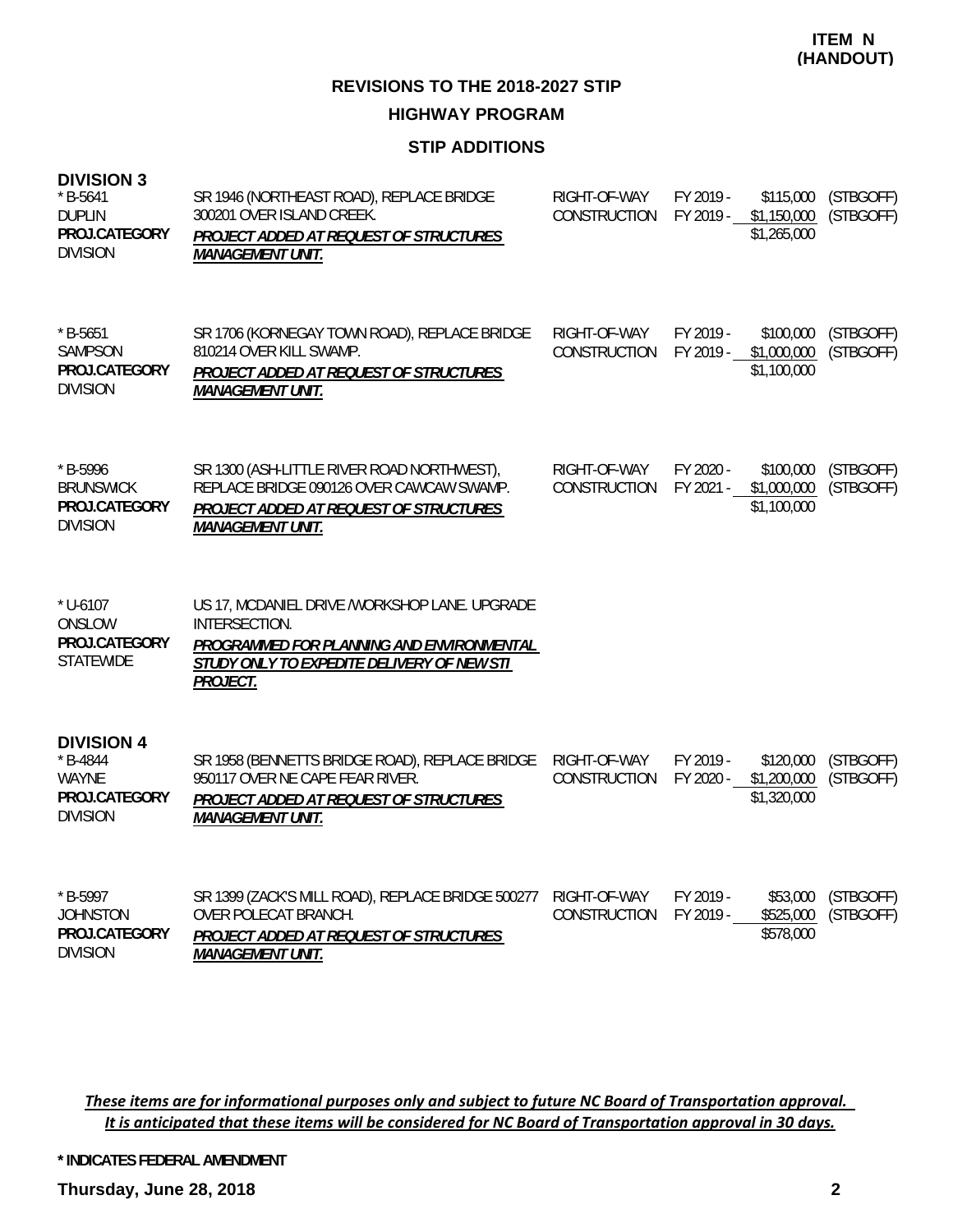**REVISIONS TO THE 2018-2027 STIP HIGHWAY PROGRAM**

#### **STIP ADDITIONS**

| <b>DIVISION 4</b><br>* B-5998<br><b>WILSON</b><br>PROJ.CATEGORY<br><b>DIVISION</b>     | SR 1339 (SHARPE SHORE ROAD), REPLACE BRIDGE<br>970092 OVER TOWN SWAMP.<br><b>PROJECT ADDED AT REQUEST OF STRUCTURES</b><br><b>MANAGEMENT UNIT.</b>        | RIGHT-OF-WAY<br>CONSTRUCTION        | FY 2019 -<br>FY 2019 - | \$53,000<br>\$525,000<br>\$578,000      | (STBGOFF)<br>(STBGOFF) |
|----------------------------------------------------------------------------------------|-----------------------------------------------------------------------------------------------------------------------------------------------------------|-------------------------------------|------------------------|-----------------------------------------|------------------------|
| * B-5999<br><b>WILSON</b><br>PROJ.CATEGORY<br><b>DIVISION</b>                          | SR 1195 (REVELL ROAD), REPLACE BRIDGE 970037<br>OVER BRANCH OF LITTLE BUFFALO CREEK.<br>PROJECT ADDED AT REQUEST OF STRUCTURES<br><b>MANAGEMENT UNIT.</b> | RIGHT-OF-WAY<br>CONSTRUCTION        | FY 2019 -<br>FY 2019 - | \$53,000<br>\$525,000<br>\$578,000      | (STBGOFF)<br>(STBGOFF) |
| $*$ B-6000<br><b>WILSON</b><br>PROJ.CATEGORY<br><b>DIVISION</b>                        | SR 1400 (ROCK QUARRY ROAD), REPLACE BRIDGE<br>970096 OVER TRIBUTARY OF TOWN CREEK.<br>PROJECT ADDED AT REQUEST OF STRUCTURES<br><b>MANAGEMENT UNIT.</b>   | RIGHT-OF-WAY<br><b>CONSTRUCTION</b> | FY 2019 -<br>FY 2019 - | \$55,000<br>\$550,000<br>\$605,000      | (STBGOFF)<br>(STBGOFF) |
| $*$ B-6001<br><b>JOHNSTON</b><br>PROJ.CATEGORY<br><b>DIVISION</b>                      | SR 1153 (MILL CREEK ROAD), REPLACE BRIDGE 500068<br>OVER JUNIPER SWAMP.<br>PROJECT ADDED AT REQUEST OF STRUCTURES<br><b>MANAGEMENT UNIT.</b>              | RIGHT-OF-WAY<br>CONSTRUCTION        | FY 2019 -<br>FY 2020 - | \$80,000<br>\$800,000<br>\$880,000      | (STBGOFF)<br>(STBGOFF) |
| $*$ B-6002<br>EDGECOMBE<br>PROJ.CATEGORY<br><b>DIVISION</b>                            | SR 1126 (FAITH BAPTIST CHURCH ROAD), REPLACE<br>BRIDGE 320064 OVER TOWN CREEK.<br>PROJECT ADDED AT REQUEST OF STRUCTURES<br><b>MANAGEMENT UNIT.</b>       | RIGHT-OF-WAY<br>CONSTRUCTION        | FY 2019 -<br>FY 2020 - | \$120,000<br>\$1,200,000<br>\$1,320,000 | (STBGOFF)<br>(STBGOFF) |
| <b>DIVISION 5</b><br>$*$ B-6003<br><b>FRANKLIN</b><br>PROJ.CATEGORY<br><b>DIVISION</b> | SR 1609 BAPTIST CHRUCH RD, REPLACE BRIDGE<br>340078 OVER TAR RIVER<br>PROJECT ADDED AT REQUEST OF STRUCTURES<br><b>MANAGEMENT UNIT.</b>                   | RIGHT-OF-WAY<br><b>CONSTRUCTION</b> | FY 2020 -<br>FY 2021 - | \$405,000<br>\$4,050,000<br>\$4,455,000 | (STBGOFF)<br>(STBGOFF) |

These items are for informational purposes only and subject to future NC Board of Transportation approval. It is anticipated that these items will be considered for NC Board of Transportation approval in 30 days.

**\* INDICATES FEDERAL AMENDMENT**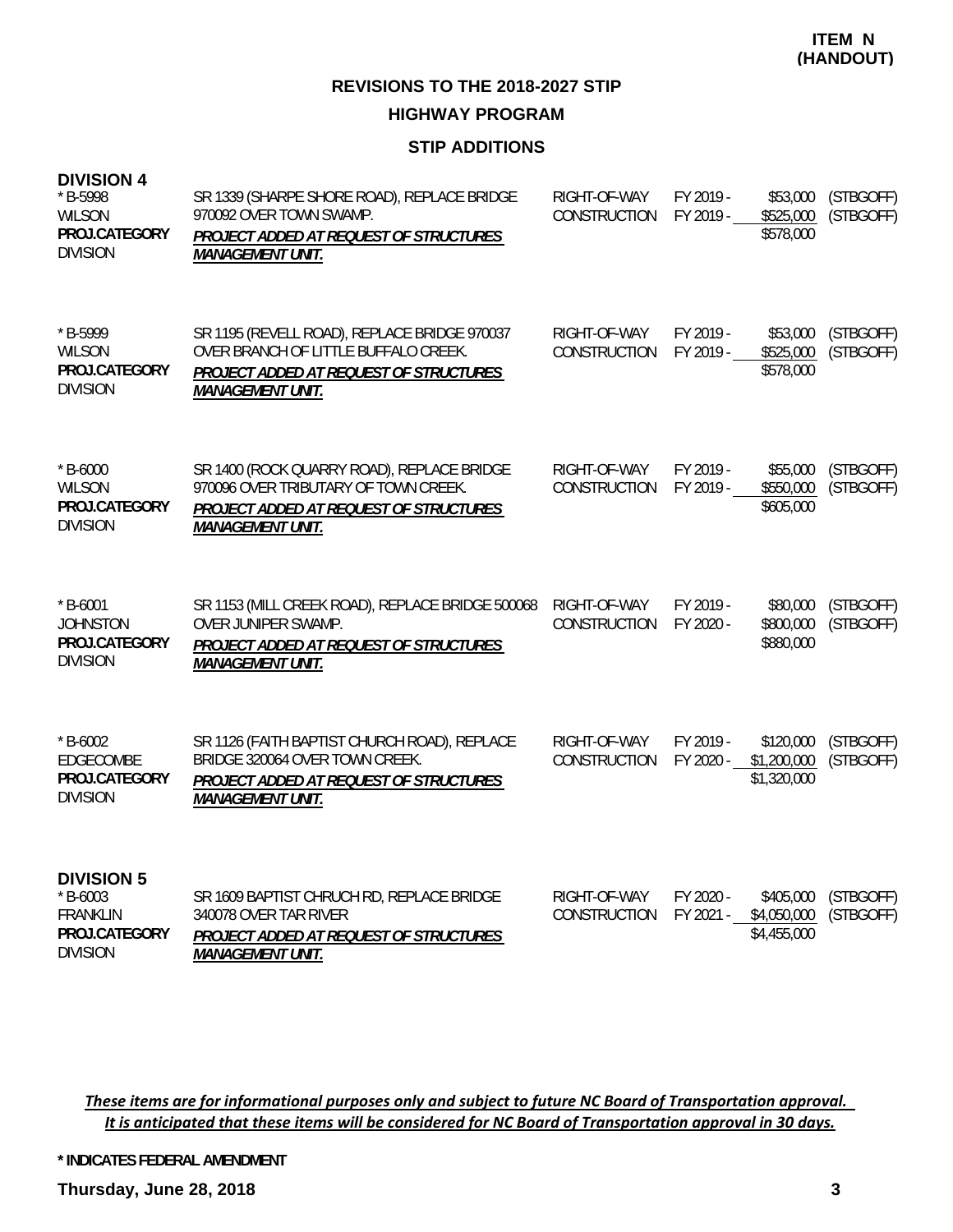#### **STIP ADDITIONS**

#### **DIVISION 6**

| $*$ B-6004<br><b>BLADEN</b><br>PROJ.CATEGORY<br><b>DIVISION</b>   | SR 1534 (OVER LYON ROAD), REPLACE BRIDGE 080197<br><b>OVER KELLY CANAL.</b><br>PROJECT ADDED AT REQUEST OF STRUCTURES<br><b>MANAGEMENT UNIT.</b>                                             | RIGHT-OF-WAY<br>CONSTRUCTION        | FY 2019 -<br>FY 2019 - | \$100,000<br>\$1,000,000<br>\$1,100,000 | (STBGOFF)<br>(STBGOFF) |
|-------------------------------------------------------------------|----------------------------------------------------------------------------------------------------------------------------------------------------------------------------------------------|-------------------------------------|------------------------|-----------------------------------------|------------------------|
| $*$ B-6005<br><b>HARNETT</b><br>PROJ.CATEGORY<br><b>DIVISION</b>  | SR 1210 (HOOVER ROAD), REPLACE BRIDGE 420234<br>OVER BARBEQUE SWAMP.<br>PROJECT ADDED AT REQUEST OF STRUCTURES<br><b>MANAGEMENT UNIT.</b>                                                    | RIGHT-OF-WAY<br><b>CONSTRUCTION</b> | FY 2019 -<br>FY 2019 - | \$115,000<br>\$1,150,000<br>\$1,265,000 | (STBGOFF)<br>(STBGOFF) |
| $*$ B-6006<br><b>COLUMBUS</b><br>PROJ.CATEGORY<br><b>DIVISION</b> | SR 1159 (OLD TRAM ROAD), REPLACE BRIDGE 230313<br>OVER BOOGY BRANCH.<br>PROJECT ADDED AT REQUEST OF STRUCTURES<br><b>MANAGEMENT UNIT.</b>                                                    | RIGHT-OF-WAY<br>CONSTRUCTION        | FY 2019 -<br>FY 2019 - | \$113,000<br>\$1,125,000<br>\$1,238,000 | (STBGOFF)<br>(STBGOFF) |
| $*$ B-6007<br><b>ROBESON</b><br>PROJ.CATEGORY<br><b>DIVISION</b>  | SR 2269 (BLOOMINGDALE ROAD), REPLACE BRIDGE<br>770108 OVER INDIAN SWAMP.<br>PROJECT ADDED AT REQUEST OF STRUCTURES<br><b>MANAGEMENT UNIT.</b>                                                | RIGHT-OF-WAY<br><b>CONSTRUCTION</b> | FY 2019 -<br>FY 2019 - | \$125,000<br>\$1,250,000<br>\$1,375,000 | (STBGOFF)<br>(STBGOFF) |
| $*$ B-6008<br><b>BLADEN</b><br>PROJ.CATEGORY<br><b>DIVISION</b>   | SR 1536 (JAMES PORTER ROAD), REPLACE BRIDGE<br>080198 OVER KELLY CREEK.<br>PROJECT ADDED AT REQUEST OF STRUCTURES<br><b>MANAGEMENT UNIT.</b>                                                 | RIGHT-OF-WAY<br><b>CONSTRUCTION</b> | FY 2019 -<br>FY 2019 - | \$90,000<br>\$900,000<br>\$990,000      | (STBGOFF)<br>(STBGOFF) |
| $*$ B-6009<br>CUMBERLAND<br>PROJ.CATEGORY<br><b>DIVISION</b>      | SR 2030 (HOLLOW BRIDGE ROAD), REPLACE BRIDGE<br>250044 OVER SANDY CREEK AND BRIDGE 250043<br>OVER SANDY CREEK OVERFLOW.<br>PROJECT ADDED AT REQUEST OF STRUCTURES<br><b>MANAGEMENT UNIT.</b> | RIGHT-OF-WAY<br><b>CONSTRUCTION</b> | FY 2019 -<br>FY 2019 - | \$130,000<br>\$1,300,000<br>\$1,430,000 | (STBGOFF)<br>(STBGOFF) |

These items are for informational purposes only and subject to future NC Board of Transportation approval. It is anticipated that these items will be considered for NC Board of Transportation approval in 30 days.

**\* INDICATES FEDERAL AMENDMENT**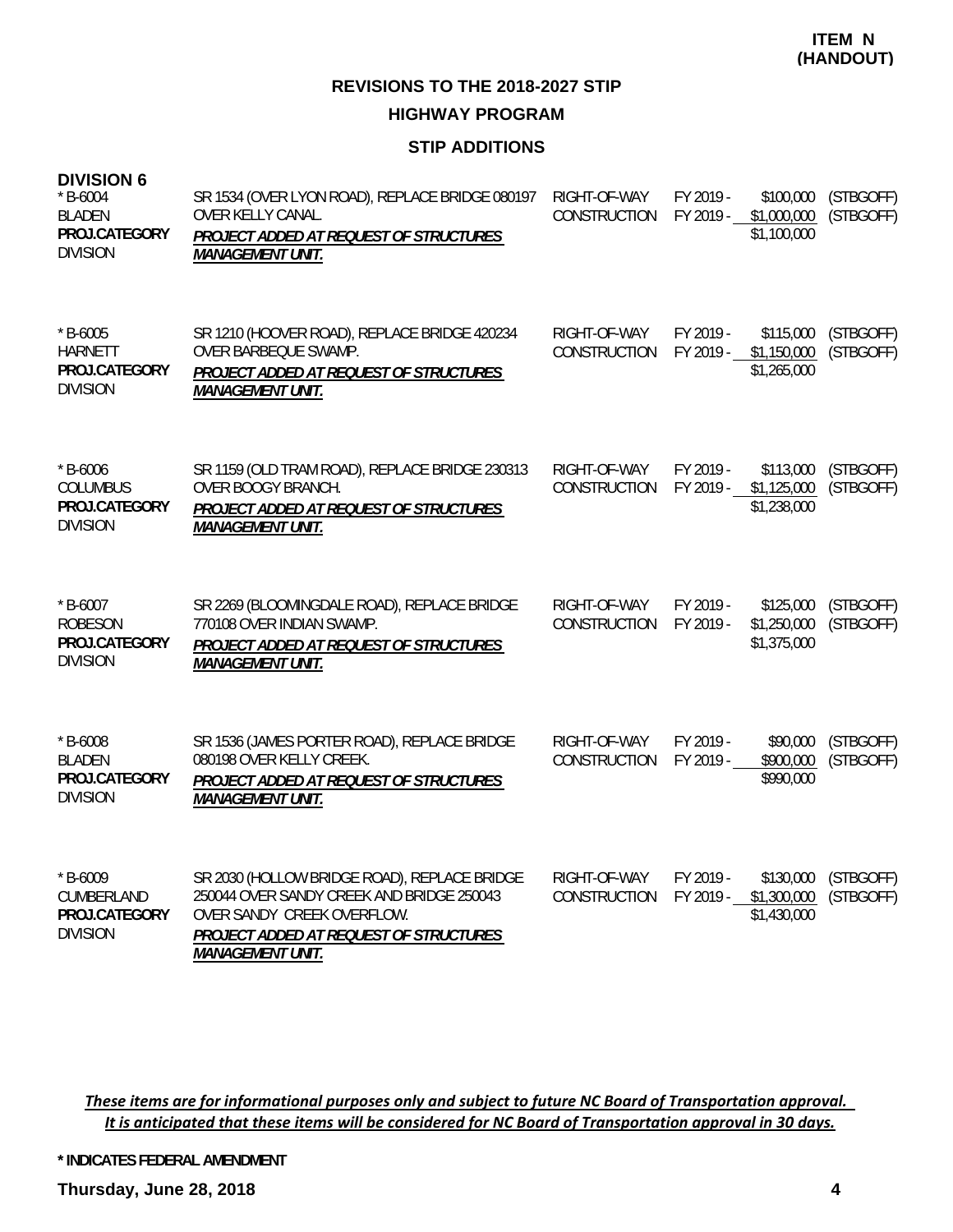#### **STIP ADDITIONS**

| <b>DIVISION 7</b><br>* B-5716<br><b>ROCKINGHAM</b><br>PROJ.CATEGORY<br><b>DIVISION</b>     | SR 1138 (LINDSEY BRIDGE ROAD), REPLACE BRIDGE<br>780140 OVER DAN RIVER<br>PROJECT ADDED AT REQUEST OF STRUCTURES<br><b>MANAGEMENT UNIT.</b>                                           | RIGHT-OF-WAY<br><b>CONSTRUCTION</b> | FY 2020 -<br>\$610,000<br>FY 2021 -<br>\$6,100,000<br>\$6,710,000  | (STBGOFF)<br>(STBGOFF) |
|--------------------------------------------------------------------------------------------|---------------------------------------------------------------------------------------------------------------------------------------------------------------------------------------|-------------------------------------|--------------------------------------------------------------------|------------------------|
| $* B-5722$<br><b>ROCKINGHAM</b><br>PROJ.CATEGORY<br><b>DIVISION</b>                        | SR 1169 (ISLAND DRIVE), REPLACE BRIDGE 780277<br><b>OVER BEAVER CREEK</b><br>PROJECT ADDED AT REQUEST OF STRUCTURES<br><b>MANAGEMENT UNIT.</b>                                        | RIGHT-OF-WAY<br>CONSTRUCTION        | FY 2019 -<br>\$200,000<br>\$2,000,000<br>FY 2020 -<br>\$2,200,000  | (STBGOFF)<br>(STBGOFF) |
| <b>DIVISION 10</b><br>* AV-5879<br><b>MECKLENBURG</b><br>PROJ.CATEGORY<br><b>STATEWIDE</b> | CHARLOTTE DOUGLAS INTERNATIONAL AIRPORT,<br>CONSTRUCT FOURTH PARALLEL RUNWAY.<br><b>EXPEDITE DELIVERY OF NEW STI PROJECT AT</b><br><b>REQUEST OF DIVISION OF AVIATION</b>             | <b>CONSTRUCTION</b>                 | FY 2020 -<br>\$500,000<br>FY 2020 - \$383,500,000<br>\$384,000,000 | (T)<br>(O)             |
| * AV-5880<br><b>MECKLENBURG</b><br>PROJ.CATEGORY<br><b>STATEWIDE</b>                       | CHARLOTTE DOUGLAS INTERNATIONAL AIRPORT,<br>EXPAND WEST RAMP NEAR CONCOURSE A - PHASE I.<br><b>EXPEDITE DELIVERY OF NEW STI PROJECT AT</b><br><b>REQUEST OF DIVISION OF AVIATION</b>  | CONSTRUCTION                        | FY 2019 -<br>\$500,000<br>FY 2019 - \$46,000,000<br>\$46,500,000   | (T)<br>(0)             |
| * AV-5881<br>MECKLENBURG<br>PROJ.CATEGORY<br><b>STATEWIDE</b>                              | CHARLOTTE DOUGLAS INTERNATIONAL AIRPORT,<br>EXPAND WEST RAMP NEAR CONCOURSE A - PHASE II.<br><b>EXPEDITE DELIVERY OF NEW STI PROJECT AT</b><br><b>REQUEST OF DIVISION OF AVIATION</b> | <b>CONSTRUCTION</b>                 | FY 2020 -<br>\$500,000<br>FY 2020 - \$24,500,000<br>\$25,000,000   | (T)<br>(O)             |
| $*$ B-5375<br><b>CABARRUS</b><br>PROJ.CATEGORY<br><b>DIVISION</b>                          | SR 1132 (MARYS GROVE ROAD), REPLACE BRIDGE<br>120137 OVER DUTCH BUFFALO CREEK.<br>PROJECT ADDED AT REQUEST OF STRUCTURES<br><b>MANAGEMENT UNIT</b>                                    | RIGHT-OF-WAY<br><b>CONSTRUCTION</b> | FY 2019 -<br>\$60,000<br>FY 2020 -<br>\$600,000<br>\$660,000       | (STBGOFF)<br>(STBGOFF) |

These items are for informational purposes only and subject to future NC Board of Transportation approval. It is anticipated that these items will be considered for NC Board of Transportation approval in 30 days.

**\* INDICATES FEDERAL AMENDMENT**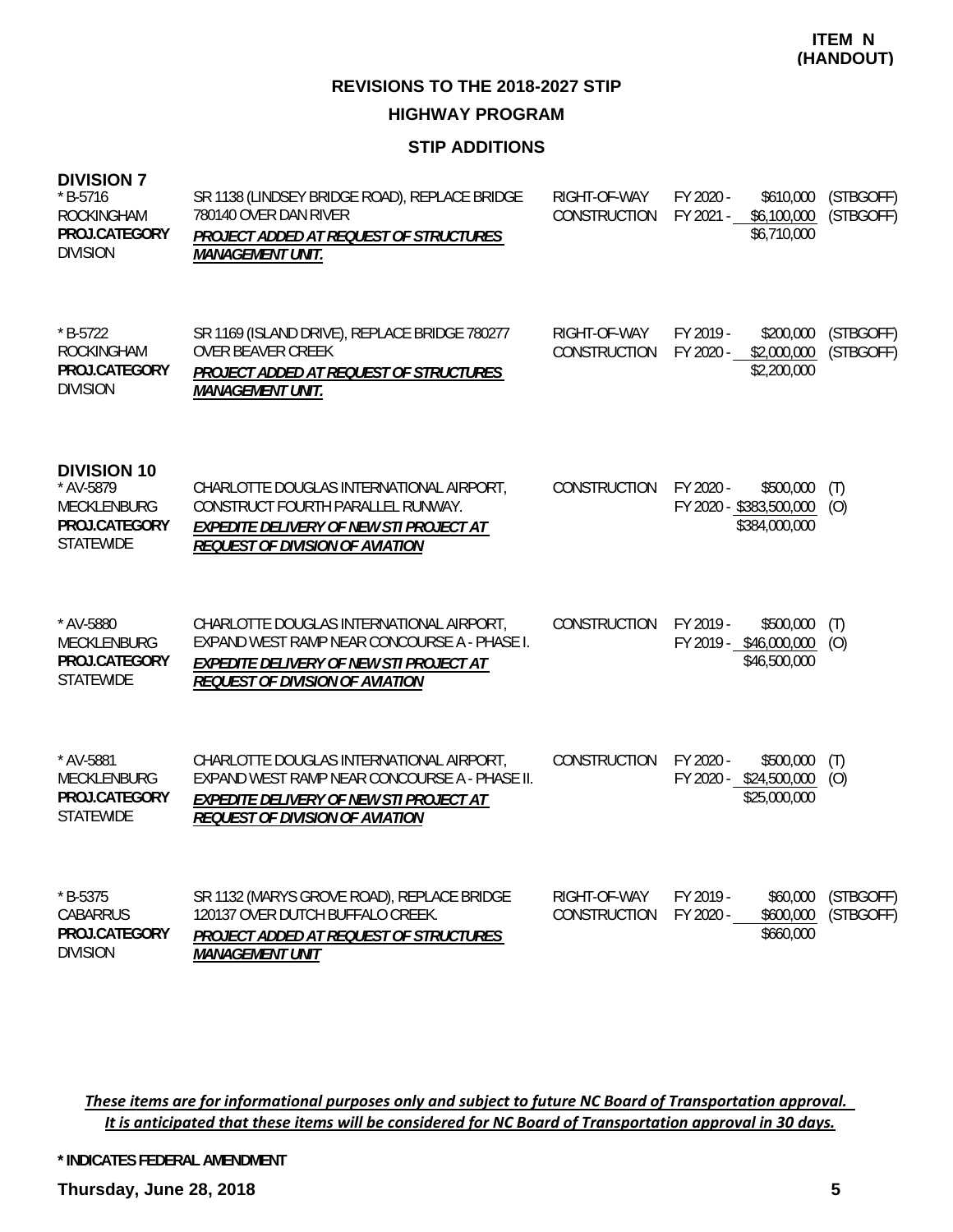#### **STIP ADDITIONS**

| $*$ B-5806<br><b>UNION</b><br>PROJ.CATEGORY<br><b>DIVISION</b>                         | SR 2111 (BELK MILL ROAD), REPLACE BRIDGE 890129<br>OVER LANES CREEK.<br>PROJECT ADDED AT REQUEST OF STRUCTURES<br><b>MANAGEMENT UNIT</b>              | RIGHT-OF-WAY<br>CONSTRUCTION | FY 2019 -<br>FY 2020 - | \$122,500<br>\$1,225,000<br>\$1,347,500 | (STBGOFF)<br>(STBGOFF) |
|----------------------------------------------------------------------------------------|-------------------------------------------------------------------------------------------------------------------------------------------------------|------------------------------|------------------------|-----------------------------------------|------------------------|
| * B-5809<br>ANSON<br>PROJ.CATEGORY<br><b>DIVISION</b>                                  | SR 1142 (CITY POND ROAD), REPLACE BRIDGE 030075<br>OVER NORTH FORK JONES CREEK.<br>PROJECT ADDED AT REQUEST OF STRUCTURES<br><b>MANAGEMENT UNIT</b>   | RIGHT-OF-WAY<br>CONSTRUCTION | FY 2019 -<br>FY 2019 - | \$105,000<br>\$1,050,000<br>\$1,155,000 | (STBGOFF)<br>(STBGOFF) |
| $*$ B-5811<br><b>STANLY</b><br>PROJ.CATEGORY<br><b>DIVISION</b>                        | SR 1434 (ROGERS ROAD), REPLACE BRIDGE 830042<br>OVER BIG BEAR CREEK.<br>PROJECT ADDED AT REQUEST OF STRUCTURES<br><b>MANAGEMENT UNIT</b>              | RIGHT-OF-WAY<br>CONSTRUCTION | FY 2019 -<br>FY 2019 - | \$60,000<br>\$600,000<br>\$660,000      | (STBGOFF)<br>(STBGOFF) |
| $* I - 6052$<br>MECKLENBURG<br>PROJ.CATEGORY<br><b>STATEWIDE</b>                       | I-277 (BROOKSHIRE FRWY), WEST OF I-77 TO EAST OF<br>I-77. BRIDGE REHABILITATION.<br>ADD CONSTRUCTION IN FY 20 NOT PREVIOUSLY<br>PROGRAMMED.           | CONSTRUCTION                 | FY 2020 -              | \$8,000,000<br>\$8,000,000              | (NHPIM)                |
| <b>DIVISION 12</b><br>$*$ B-5843<br><b>IREDELL</b><br>PROJ.CATEGORY<br><b>DIVISION</b> | SR 2402 (HOOVER ROAD), REPLACE BRIDGE 480020<br>OVER I-L CREEK.<br>PROJECT ADDED AT REQUEST OF STRUCTURES<br><b>MANAGEMENT UNIT</b>                   | RIGHT-OF-WAY<br>CONSTRUCTION | FY 2020 -<br>FY 2021 - | \$67,500<br>\$675,000<br>\$742,500      | (STBGOFF)<br>(STBGOFF) |
| $*$ B-5961<br><b>GASTON</b><br>PROJ.CATEGORY<br><b>DIVISION</b>                        | SR 1421 (MARYS GROVE ROAD), REPLACE BRIDGE<br>350097 OVER UT OF MUDDY FORK CREEK.<br>PROJECT ADDED AT REQUEST OF STRUCTURES<br><b>MANAGEMENT UNIT</b> | RIGHT-OF-WAY<br>CONSTRUCTION | FY 2020 -<br>FY 2021 - | \$67,500<br>\$675,000<br>\$742,500      | (STBGOFF)<br>(STBGOFF) |

These items are for informational purposes only and subject to future NC Board of Transportation approval. It is anticipated that these items will be considered for NC Board of Transportation approval in 30 days.

**\* INDICATES FEDERAL AMENDMENT**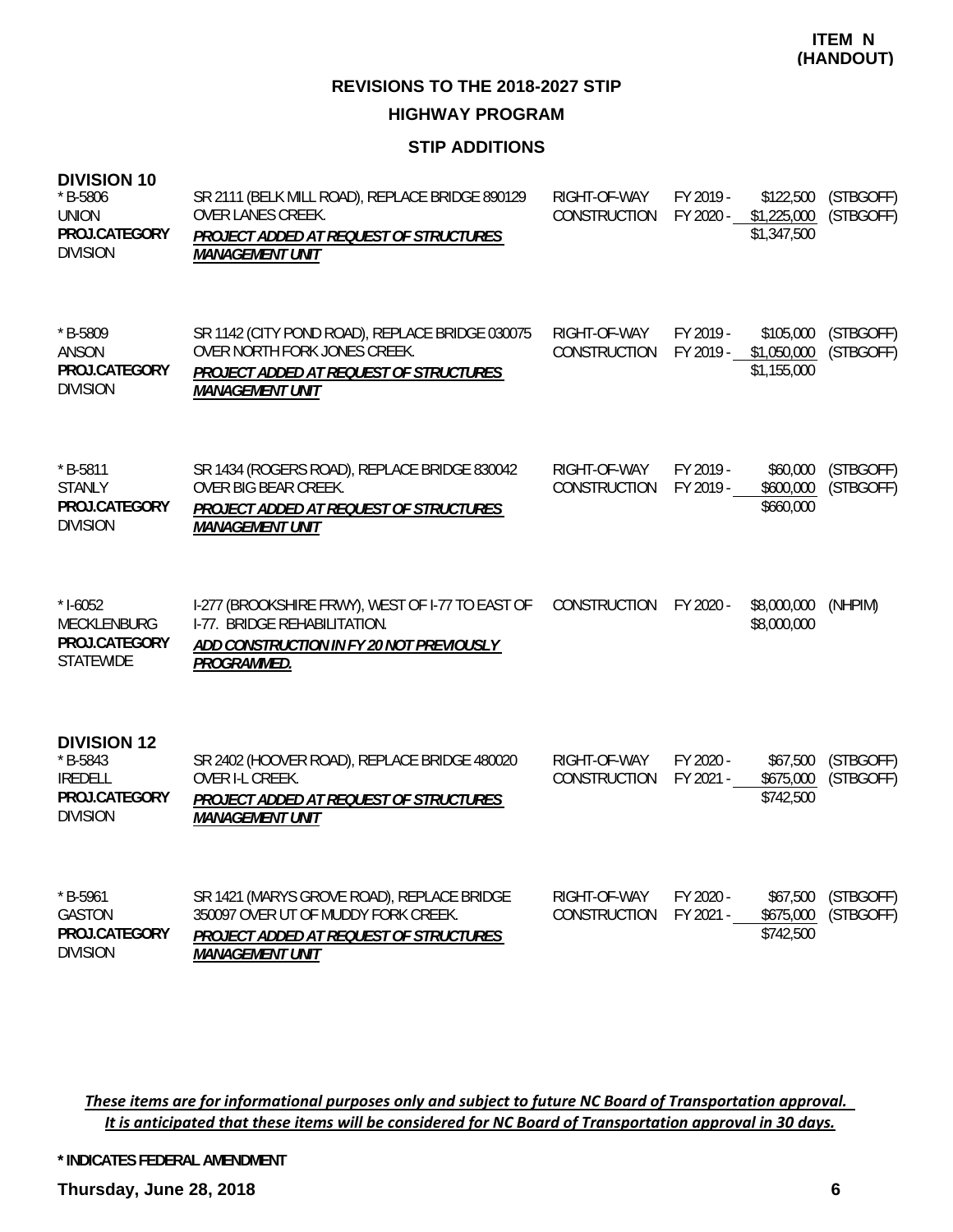# **STIP ADDITIONS**

| <b>DIVISION 13</b><br>* AV-5882<br><b>BUNCOMBE</b><br>PROJ.CATEGORY<br><b>STATEWIDE</b> | ASHEVILLE REGIONAL AIRPORT, EXPAND TERMINAL<br>APRON TO THE SOUTH.<br><b>EXPEDITE DELIVERY OF NEW STI PROJECT AT</b><br><b>REQUEST OF DIVISION OF AVIATION</b> | CONSTRUCTION                        | FY 2020 -<br>FY 2020 - | \$500,000<br>\$6,500,000<br>\$7,000,000 | (T)<br>(0)             |
|-----------------------------------------------------------------------------------------|----------------------------------------------------------------------------------------------------------------------------------------------------------------|-------------------------------------|------------------------|-----------------------------------------|------------------------|
| * AV-5883<br><b>BUNCOMBE</b><br>PROJ.CATEGORY<br><b>STATEWIDE</b>                       | ASHEVILLE REGIONAL AIRPORT, EXPAND TERMINAL<br>APRON TO THE NORTH.<br><b>EXPEDITE DELIVERY OF NEW STI PROJECT AT</b><br><b>REQUEST OF DIVISION OF AVIATION</b> | CONSTRUCTION                        | FY 2019 -<br>FY 2019 - | \$500,000<br>\$1,680,000<br>\$2,180,000 | (T)<br>(0)             |
| $*$ B-6010<br><b>MADISON</b><br>PROJ.CATEGORY<br><b>DIVISION</b>                        | SR 1183 (UPPER SHUT-IN ROAD), REPLACE BRIDGE<br>560302 OVER SHUT IN CREEK.<br>PROJECT ADDED AT REQUEST OF STRUCTURES<br><b>MANAGEMENT UNIT</b>                 | RIGHT-OF-WAY<br><b>CONSTRUCTION</b> | FY 2019 -<br>FY 2019 - | \$50,000<br>\$500,000<br>\$550,000      | (STBGOFF)<br>(STBGOFF) |
| $*$ B-6011<br><b>BURKE</b><br>PROJ.CATEGORY<br><b>DIVISION</b>                          | SR 1430 (HARLAND ROAD), REPLACE BRIDGE 110145<br>OVER BRISTOL CREEK.<br>PROJECT ADDED AT REQUEST OF STRUCTURES<br><b>MANAGEMENT UNIT</b>                       | RIGHT-OF-WAY<br><b>CONSTRUCTION</b> | FY 2019 -<br>FY 2019 - | \$65,000<br>\$650,000<br>\$715,000      | (STBGOFF)<br>(STBGOFF) |
| $*$ B-6012<br><b>MADISON</b><br>PROJ.CATEGORY<br><b>DIVISION</b>                        | SR 1341 (FOSTER CREEK ROAD), REPLACE BRIDGE<br>560073 OVER FOSTER CREEK.<br>PROJECT ADDED AT REQUEST OF STRUCTURES<br><b>MANAGEMENT UNIT</b>                   | RIGHT-OF-WAY<br>CONSTRUCTION        | FY 2019 -<br>FY 2019 - | \$70,000<br>\$700,000<br>\$770,000      | (STBGOFF)<br>(STBGOFF) |
| $*$ B-6013<br><b>MITCHELL</b><br>PROJ.CATEGORY<br><b>DIVISION</b>                       | SR 1106 (LYNN GAP ROAD), REPLACE BRIDGE 600207<br><b>OVER GRASSY CREEK.</b><br>PROJECT ADDED AT REQUEST OF STRUCTURES<br><b>MANAGEMENT UNIT</b>                | RIGHT-OF-WAY<br>CONSTRUCTION        | FY 2019 -<br>FY 2019 - | \$40,000<br>\$400,000<br>\$440,000      | (STBGOFF)<br>(STBGOFF) |

These items are for informational purposes only and subject to future NC Board of Transportation approval. It is anticipated that these items will be considered for NC Board of Transportation approval in 30 days.

**\* INDICATES FEDERAL AMENDMENT**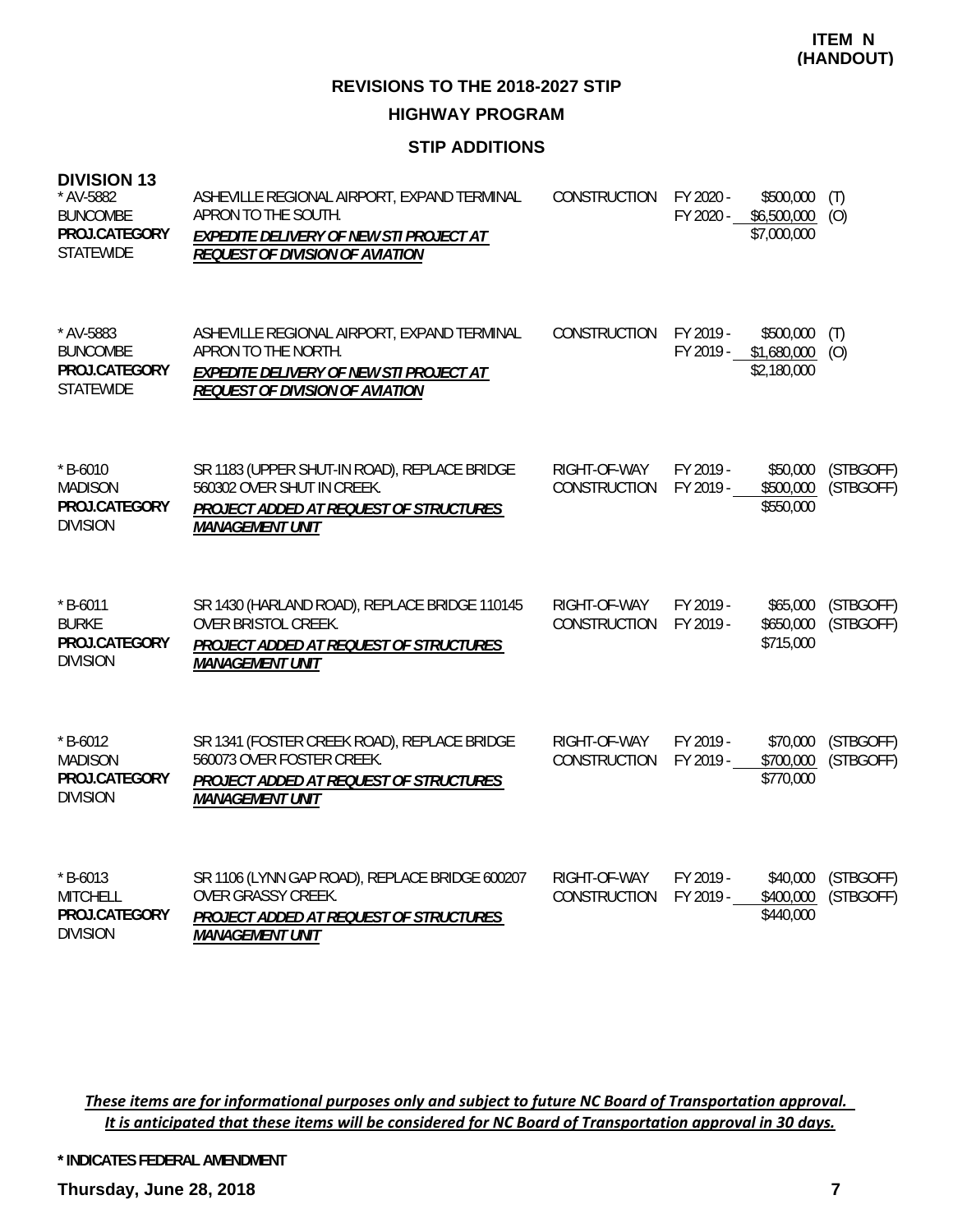**REVISIONS TO THE 2018-2027 STIP HIGHWAY PROGRAM**

#### **STIP ADDITIONS**

| <b>DIVISION 13</b><br>$*$ B-6014<br>McDOWELL<br>PROJ.CATEGORY<br><b>DIVISION</b> | SR 1781 (POLLY SPOUT ROAD), REPLACE BRIDGE<br>580312 OVER SECOND BROAD RIVER.<br>PROJECT ADDED AT REQUEST OF STRUCTURES<br><b>MANAGEMENT UNIT</b> | RIGHT-OF-WAY<br>CONSTRUCTION | FY 2019 -<br>FY 2019 - | \$100,000<br>\$1,000,000<br>\$1,100,000 | (STBGOFF)<br>(STBGOFF) |
|----------------------------------------------------------------------------------|---------------------------------------------------------------------------------------------------------------------------------------------------|------------------------------|------------------------|-----------------------------------------|------------------------|
| $*$ B-6015<br><b>BURKE</b><br>PROJ.CATEGORY<br><b>DIVISION</b>                   | SR 1913 (SUGAR LOAF ROAD), REPLACE BRIDGE<br>110237 OVER ROCK CREEK.<br>PROJECT ADDED AT REQUEST OF STRUCTURES<br><b>MANAGEMENT UNIT</b>          | RIGHT-OF-WAY<br>CONSTRUCTION | FY 2019 -<br>FY 2019 - | \$100,000<br>\$1,000,000<br>\$1,100,000 | (STBGOFF)<br>(STBGOFF) |
| $*$ B-6016<br><b>BUNCOMBE</b><br>PROJ.CATEGORY<br><b>DIVISION</b>                | SR 2027 (MARTINS CREEK ROAD), REPLACE BRIDGE<br>100142 OVER MARTIN CREEK.<br>PROJECT ADDED AT REQUEST OF STRUCTURES<br><b>MANAGEMENT UNIT</b>     | RIGHT-OF-WAY<br>CONSTRUCTION | FY 2019 -<br>FY 2020 - | \$50,000<br>\$500,000<br>\$550,000      | (STBGOFF)<br>(STBGOFF) |
| $*$ B-6017<br><b>MADISON</b><br>PROJ.CATEGORY<br><b>DIVISION</b>                 | SR 1151 (BALTIMORE BRANCH ROAD), REPLACE<br>BRIDGE 560222 OVER BACK BRANCH.<br>PROJECT ADDED AT REQUEST OF STRUCTURES<br><b>MANAGEMENT UNIT</b>   | RIGHT-OF-WAY<br>CONSTRUCTION | FY 2020 -<br>FY 2021 - | \$45,000<br>\$450,000<br>\$495,000      | (STBGOFF)<br>(STBGOFF) |
| $* B - 6018$<br><b>BUNCOMBE</b><br>PROJ.CATEGORY<br><b>DIVISION</b>              | SR 1296 (BROOKS BRANCH ROAD), REPLACE BRIDGE<br>100536 OVER NEWFOUND CREEK.<br>PROJECT ADDED AT REQUEST OF STRUCTURES<br><b>MANAGEMENT UNIT</b>   | RIGHT-OF-WAY<br>CONSTRUCTION | FY 2020 -<br>FY 2021 - | \$55,000<br>\$550,000<br>\$605,000      | (STBGOFF)<br>(STBGOFF) |
| $*$ B-6019<br><b>MADISON</b><br>PROJ.CATEGORY<br><b>DIVISION</b>                 | SR 1127 (ROBERTS BRANCH ROAD), REPLACE BRIDGE<br>560311 OVER ROBERTS BRANCH.<br>PROJECT ADDED AT REQUEST OF STRUCTURES<br><b>MANAGEMENT UNIT</b>  | RIGHT-OF-WAY<br>CONSTRUCTION | FY 2019 -<br>FY 2020 - | \$50,000<br>\$500,000<br>\$550,000      | (STBGOFF)<br>(STBGOFF) |

These items are for informational purposes only and subject to future NC Board of Transportation approval. It is anticipated that these items will be considered for NC Board of Transportation approval in 30 days.

**\* INDICATES FEDERAL AMENDMENT**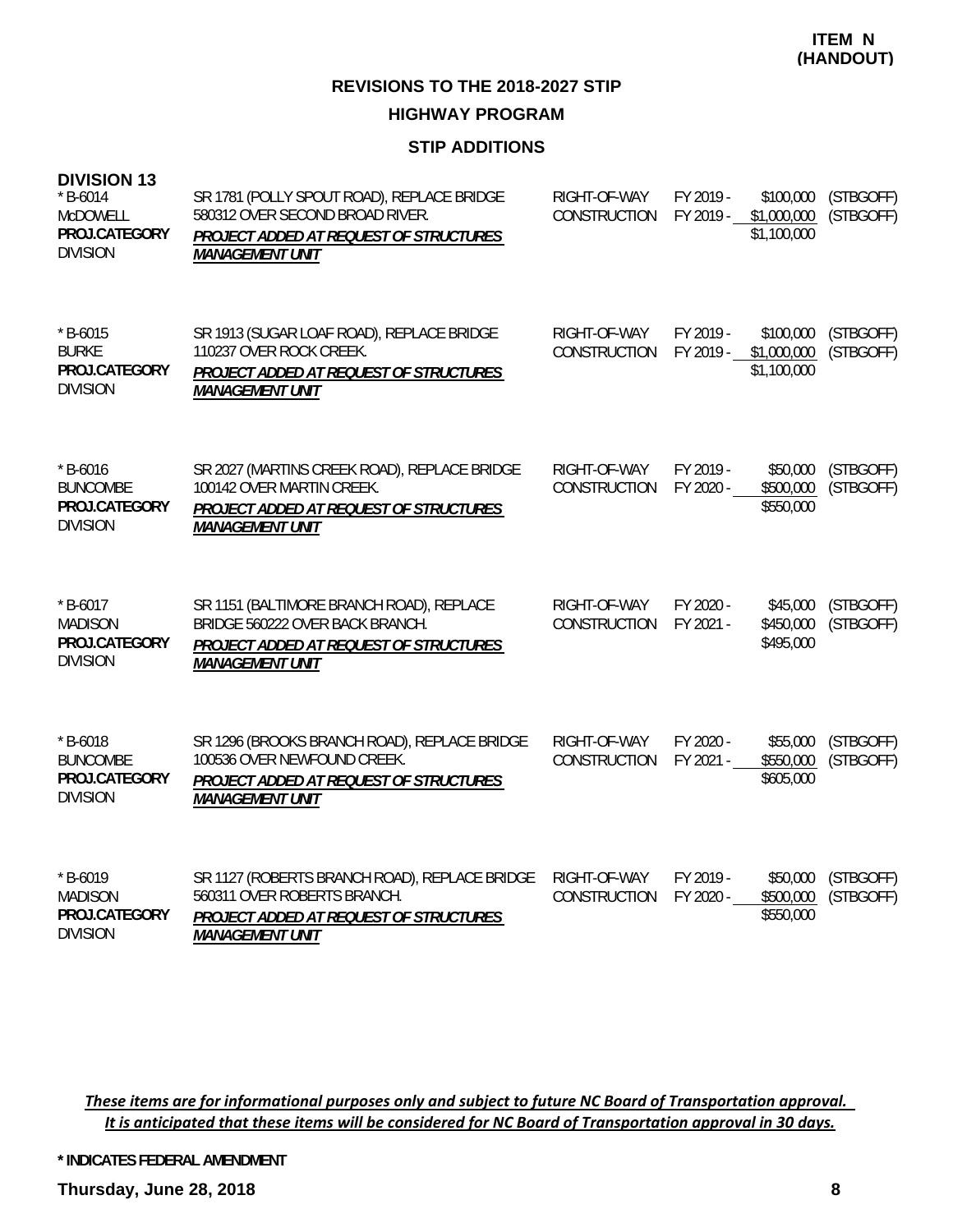**REVISIONS TO THE 2018-2027 STIP HIGHWAY PROGRAM**

#### **STIP ADDITIONS**

| <b>DIVISION 13</b><br>* EB-5944<br><b>BUNCOMBE</b><br>PROJ.CATEGORY<br><b>DIVISION</b> | ASHEVILLE, JOHNSTON BOULEVARD, PATTON AVENUE<br>TO IONA CIRCLE. CONSTRUCT SIDEWALKS.<br>ADD CONSTRUCTION IN FY 19 NOT PREVIOUSLY<br>PROGRAMMED AT THE REQUEST OF THE MPO.  | CONSTRUCTION                 | FY 2019 -<br>FY 2019 - | \$1,880,000<br>\$470,000<br>\$2,350,000 | (STBGDA)<br>(L)        |
|----------------------------------------------------------------------------------------|----------------------------------------------------------------------------------------------------------------------------------------------------------------------------|------------------------------|------------------------|-----------------------------------------|------------------------|
| $*$ EB-5947<br><b>BUNCOMBE</b><br>PROJ.CATEGORY<br><b>DIVISION</b>                     | ASHEVILLE, NEW HAW CREEK ROAD, BEVERLY ROAD<br>TO BELL ROAD. CONSTRUCT SIDEWALKS.<br>ADD CONSTRUCTION IN FY 20 NOT PREVIOUSLY<br>PROGRAMMED AT THE REQUEST OF THE MPO.     | <b>CONSTRUCTION</b>          | FY 2020 -<br>FY 2020 - | \$1,900,000<br>\$475,000<br>\$2,375,000 | (STBGDA)<br>(L)        |
| * EB-5948<br><b>BUNCOMBE</b><br>PROJ.CATEGORY<br><b>DIVISION</b>                       | ASHEVILLE, ONTEORA BOULEVARD, LINCOLN AVENUE<br>TO RALEIGH ROAD. CONSTRUCT SIDEWALKS.<br>ADD CONSTRUCTION IN FY 19 NOT PREVIOUSLY<br>PROGRAMMED AT THE REQUEST OF THE MPO. | CONSTRUCTION                 | FY 2019 -<br>FY 2019 - | \$912,000<br>\$228,000<br>\$1,140,000   | (TAPDA)<br>(L)         |
| <b>DIVISION 14</b><br>$* B - 6020$<br><b>POLK</b><br>PROJ.CATEGORY<br><b>DIVISION</b>  | SR 1138 (LAKE ADGER ROAD), REPLACE BRIDGE<br>740144 OVER PANTHER CREEK.<br>PROJECT ADDED AT REQUEST OF STRUCTURES<br><b>MANAGEMENT UNIT</b>                                | RIGHT-OF-WAY<br>CONSTRUCTION | FY 2019 -<br>FY 2019 - | \$60,000<br>\$600,000<br>\$660,000      | (STBGOFF)<br>(STBGOFF) |
| $*$ B-6021<br><b>HENDERSON</b><br>PROJ.CATEGORY<br><b>DIVISION</b>                     | SR 1840 (MINE MOUNTAIN ROAD), REPLACE BRIDGE<br>440180 OVER NORTH PACOLET RIVER.<br>PROJECT ADDED AT REQUEST OF STRUCTURES<br><b>MANAGEMENT UNIT</b>                       | RIGHT-OF-WAY<br>CONSTRUCTION | FY 2019 -<br>FY 2019 - | \$60,000<br>\$600,000<br>\$660,000      | (STBGOFF)<br>(STBGOFF) |
| $*$ B-6022<br><b>HENDERSON</b><br>PROJ.CATEGORY                                        | SR 1605 (TOMS FALLS ROAD), REPLACE BRIDGE<br>440215 OVER TOMS FORK CREEK.<br>PROJECT ADDED AT REQUEST OF STRUCTURES                                                        | RIGHT-OF-WAY<br>CONSTRUCTION | FY 2019 -<br>FY 2019 - | \$50,000<br>\$500,000<br>\$550,000      | (STBGOFF)<br>(STBGOFF) |

These items are for informational purposes only and subject to future NC Board of Transportation approval. It is anticipated that these items will be considered for NC Board of Transportation approval in 30 days.

**\* INDICATES FEDERAL AMENDMENT**

*MANAGEMENT UNIT*

DIVISION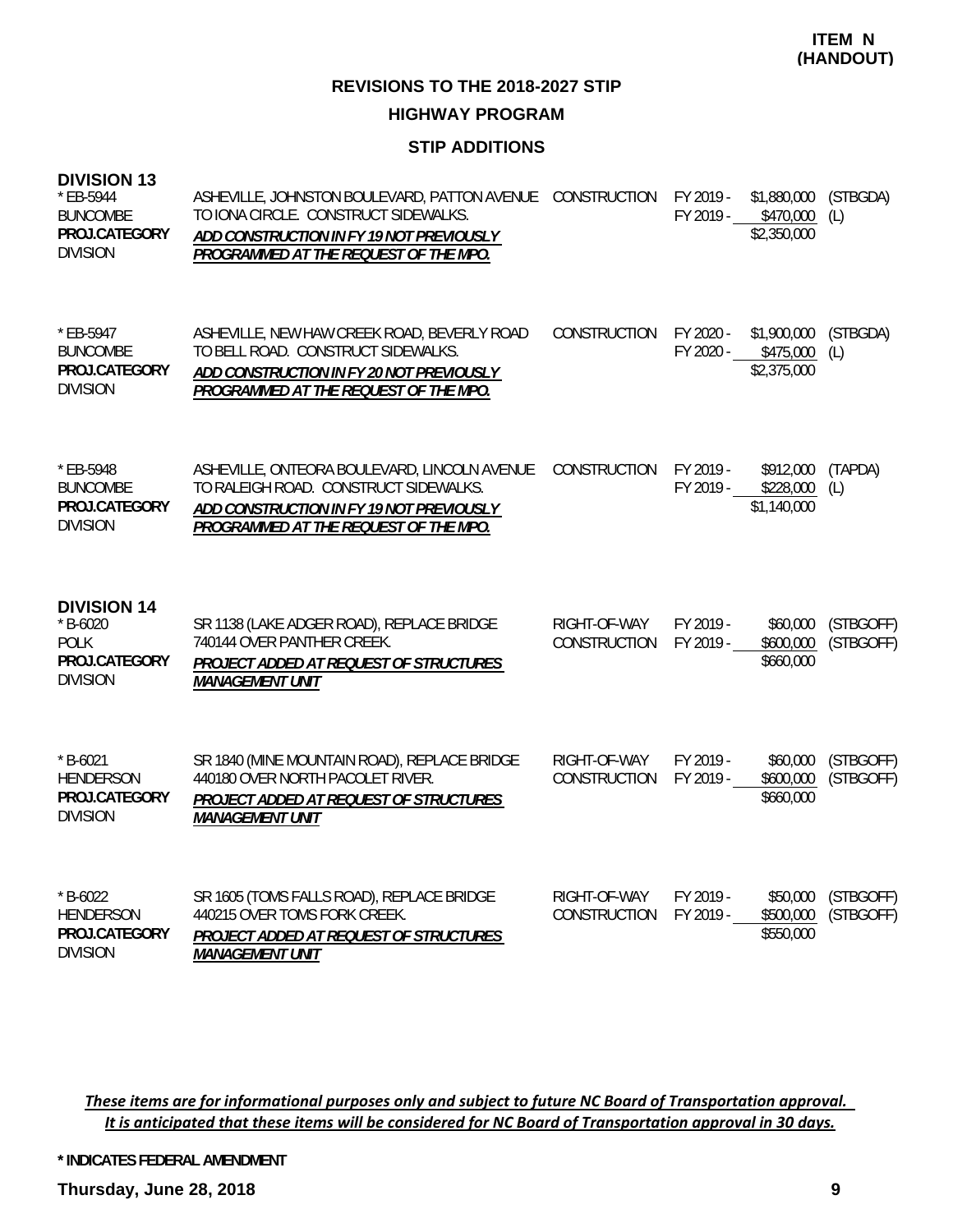#### **STIP ADDITIONS**

| <b>DIVISION 14</b><br>$* B - 6023$<br><b>HENDERSON</b><br>PROJ.CATEGORY<br><b>DIVISION</b> | SR 1126 (BEREA CHURCH ROAD), REPLACE BRIDGE<br>440192 OVER MUD CREEK.<br>PROJECT ADDED AT REQUEST OF STRUCTURES<br><b>MANAGEMENT UNIT</b>              | RIGHT-OF-WAY<br>CONSTRUCTION | FY 2019 -<br>FY 2019 - | \$65,000<br>\$650,000<br>\$715,000 | (STBGOFF)<br>(STBGOFF) |
|--------------------------------------------------------------------------------------------|--------------------------------------------------------------------------------------------------------------------------------------------------------|------------------------------|------------------------|------------------------------------|------------------------|
| $*$ B-6024<br>TRANSYLVANIA<br>PROJ.CATEGORY<br><b>DIVISION</b>                             | SR 1361 (OLD NC 280 HWY), REPLACE BRIDGE 870162<br>OVER SILVER CREEK.<br>PROJECT ADDED AT REQUEST OF STRUCTURES<br><b>MANAGEMENT UNIT</b>              | RIGHT-OF-WAY<br>CONSTRUCTION | FY 2019 -<br>FY 2019 - | \$40,000<br>\$400,000<br>\$440,000 | (STBGOFF)<br>(STBGOFF) |
| $*$ B-6025<br><b>MACON</b><br>PROJ.CATEGORY<br><b>DIVISION</b>                             | SR 1114 (SHOPE ROAD), REPLACE BRIDGE 550244<br>OVER N. FORK COWEETA CREEK.<br>PROJECT ADDED AT REQUEST OF STRUCTURES<br><b>MANAGEMENT UNIT</b>         | RIGHT-OF-WAY<br>CONSTRUCTION | FY 2019 -<br>FY 2020 - | \$55,000<br>\$550,000<br>\$605,000 | (STBGOFF)<br>(STBGOFF) |
| $*$ B-6026<br><b>MACON</b><br>PROJ.CATEGORY<br><b>DIVISION</b>                             | SR 1500 (WATAUGA ROAD), REPLACE BRIDGE 550214<br>OVER WATAUGA CREEK.<br>PROJECT ADDED AT REQUEST OF STRUCTURES<br><b>MANAGEMENT UNIT</b>               | RIGHT-OF-WAY<br>CONSTRUCTION | FY 2019 -<br>FY 2020 - | \$50,000<br>\$500,000<br>\$550,000 | (STBGOFF)<br>(STBGOFF) |
| $*$ B-6027<br><b>MACON</b><br>PROJ.CATEGORY<br><b>DIVISION</b>                             | SR 1472 (SNOW HILL ROAD), REPLACE BRIDGE 550088<br>OVER COWEE CREEK.<br>PROJECT ADDED AT REQUEST OF STRUCTURES<br><b>MANAGEMENT UNIT</b>               | RIGHT-OF-WAY<br>CONSTRUCTION | FY 2019 -<br>FY 2020 - | \$90,000<br>\$900,000<br>\$990,000 | (STBGOFF)<br>(STBGOFF) |
| $* B - 6028$<br><b>MACON</b><br>PROJ.CATEGORY<br><b>DIVISION</b>                           | SR 1528 (LITTLE ELLIJAY ROAD), REPLACE BRIDGE<br>550150 OVER ELLIJAY CREEK.<br><b>PROJECT ADDED AT REQUEST OF STRUCTURES</b><br><b>MANAGEMENT UNIT</b> | RIGHT-OF-WAY<br>CONSTRUCTION | FY 2019 -<br>FY 2020 - | \$50,000<br>\$500,000<br>\$550,000 | (STBGOFF)<br>(STBGOFF) |

These items are for informational purposes only and subject to future NC Board of Transportation approval. It is anticipated that these items will be considered for NC Board of Transportation approval in 30 days.

**\* INDICATES FEDERAL AMENDMENT**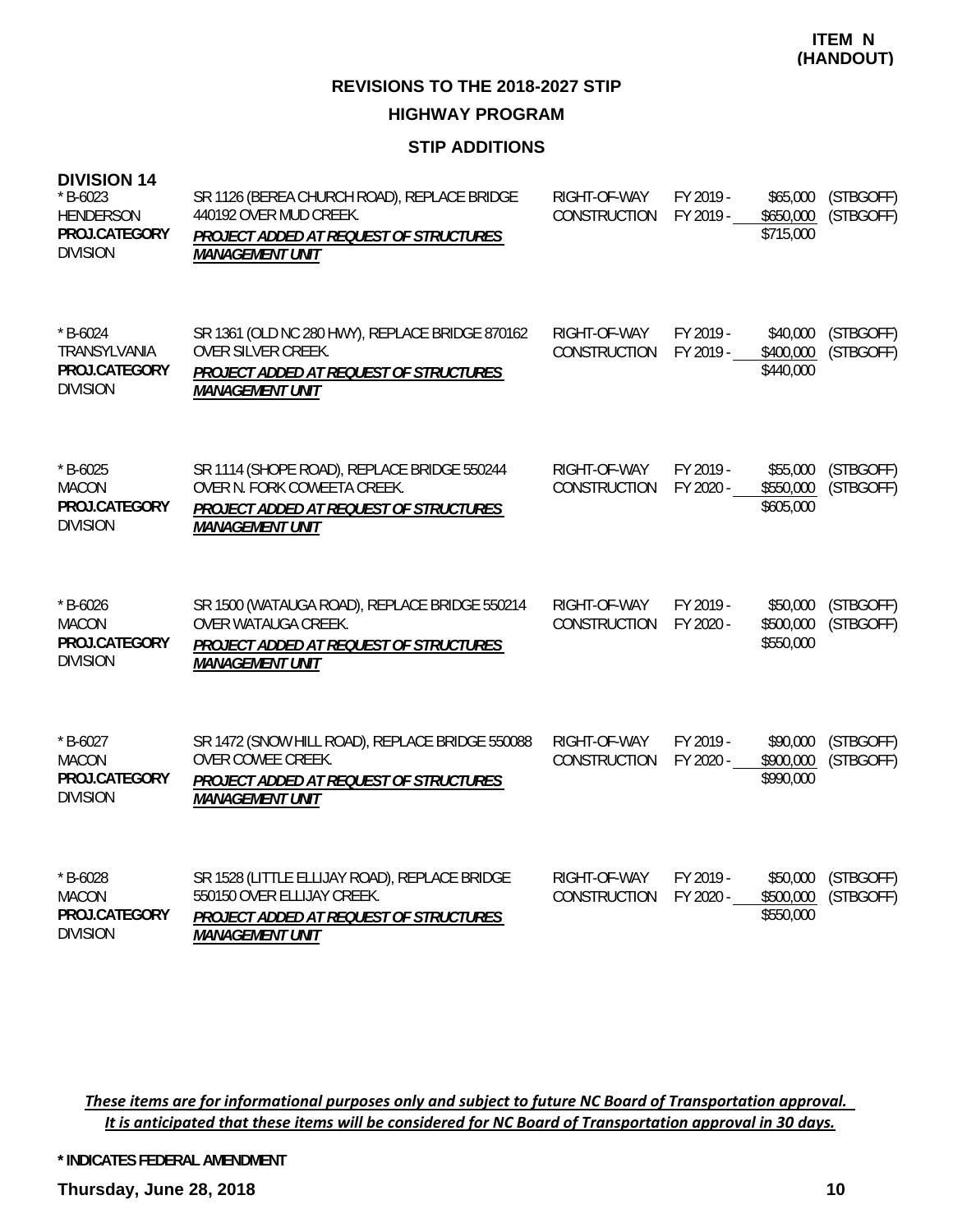**REVISIONS TO THE 2018-2027 STIP HIGHWAY PROGRAM**

#### **STIP ADDITIONS**

| <b>DIVISION 14</b><br>$*$ B-6029<br><b>MACON</b><br>PROJ.CATEGORY<br><b>DIVISION</b> | SR 1001 (ELLIJAY ROAD), REPLACE BRIDGE 550009<br>OVER NORTH PRONG ELLIJAY CREE.<br>PROJECT ADDED AT REQUEST OF STRUCTURES<br><b>MANAGEMENT UNIT</b> | RIGHT-OF-WAY<br>CONSTRUCTION | FY 2019 -<br>FY 2020 - | \$70,000<br>\$700,000<br>\$770,000      | (STBGOFF)<br>(STBGOFF) |
|--------------------------------------------------------------------------------------|-----------------------------------------------------------------------------------------------------------------------------------------------------|------------------------------|------------------------|-----------------------------------------|------------------------|
| $*$ B-6030<br><b>MACON</b><br>PROJ.CATEGORY<br><b>DIVISION</b>                       | SR 1351 (MATLOCK CREEK ROAD), REPLACE BRIDGE<br>550220 OVER MATLOCK CREEK.<br>PROJECT ADDED AT REQUEST OF STRUCTURES<br><b>MANAGEMENT UNIT</b>      | RIGHT-OF-WAY<br>CONSTRUCTION | FY 2019 -<br>FY 2020 - | \$62,500<br>\$625,000<br>\$687,500      | (STBGOFF)<br>(STBGOFF) |
| $*$ B-6031<br><b>JACKSON</b><br>PROJ.CATEGORY<br><b>DIVISION</b>                     | SR 1300 (PUMPKINTOWN ROAD), REPLACE BRIDGE<br>490069 OVER SAVANNAH CREEK.<br>PROJECT ADDED AT REQUEST OF STRUCTURES<br><b>MANAGEMENT UNIT</b>       | RIGHT-OF-WAY<br>CONSTRUCTION | FY 2019 -<br>FY 2020 - | \$80,000<br>\$800,000<br>\$880,000      | (STBGOFF)<br>(STBGOFF) |
| $* B - 6032$<br><b>JACKSON</b><br>PROJ.CATEGORY<br><b>DIVISION</b>                   | SR 1397 (THOMAS VALLEY ROAD), REPLACE BRIDGE<br>490144 OVER NATIONS CREEK.<br>PROJECT ADDED AT REQUEST OF STRUCTURES<br><b>MANAGEMENT UNIT</b>      | RIGHT-OF-WAY<br>CONSTRUCTION | FY 2019 -<br>FY 2020 - | \$50,000<br>\$500,000<br>\$550,000      | (STBGOFF)<br>(STBGOFF) |
| $*$ B-6033<br><b>JACKSON</b><br>PROJ.CATEGORY<br><b>DIVISION</b>                     | SR 1445 (LEE BUMGARNER ROAD), REPLACE BRIDGE<br>490129 OVER SCOTT CREEK.<br>PROJECT ADDED AT REQUEST OF STRUCTURES<br><b>MANAGEMENT UNIT</b>        | RIGHT-OF-WAY<br>CONSTRUCTION | FY 2019 -<br>FY 2020 - | \$120,000<br>\$1,200,000<br>\$1,320,000 | (STBGOFF)<br>(STBGOFF) |
| $*$ B-6034<br><b>JACKSON</b><br>PROJ.CATEGORY<br><b>DIVISION</b>                     | SR 1300 (PUMPKINTOWN ROAD), REPLACE BRIDGE<br>490065 OVER SAVANNAH CREEK.<br>PROJECT ADDED AT REQUEST OF STRUCTURES<br><b>MANAGEMENT UNIT</b>       | RIGHT-OF-WAY<br>CONSTRUCTION | FY 2019 -<br>FY 2020 - | \$80,000<br>\$800,000<br>\$880,000      | (STBGOFF)<br>(STBGOFF) |

These items are for informational purposes only and subject to future NC Board of Transportation approval. It is anticipated that these items will be considered for NC Board of Transportation approval in 30 days.

**\* INDICATES FEDERAL AMENDMENT**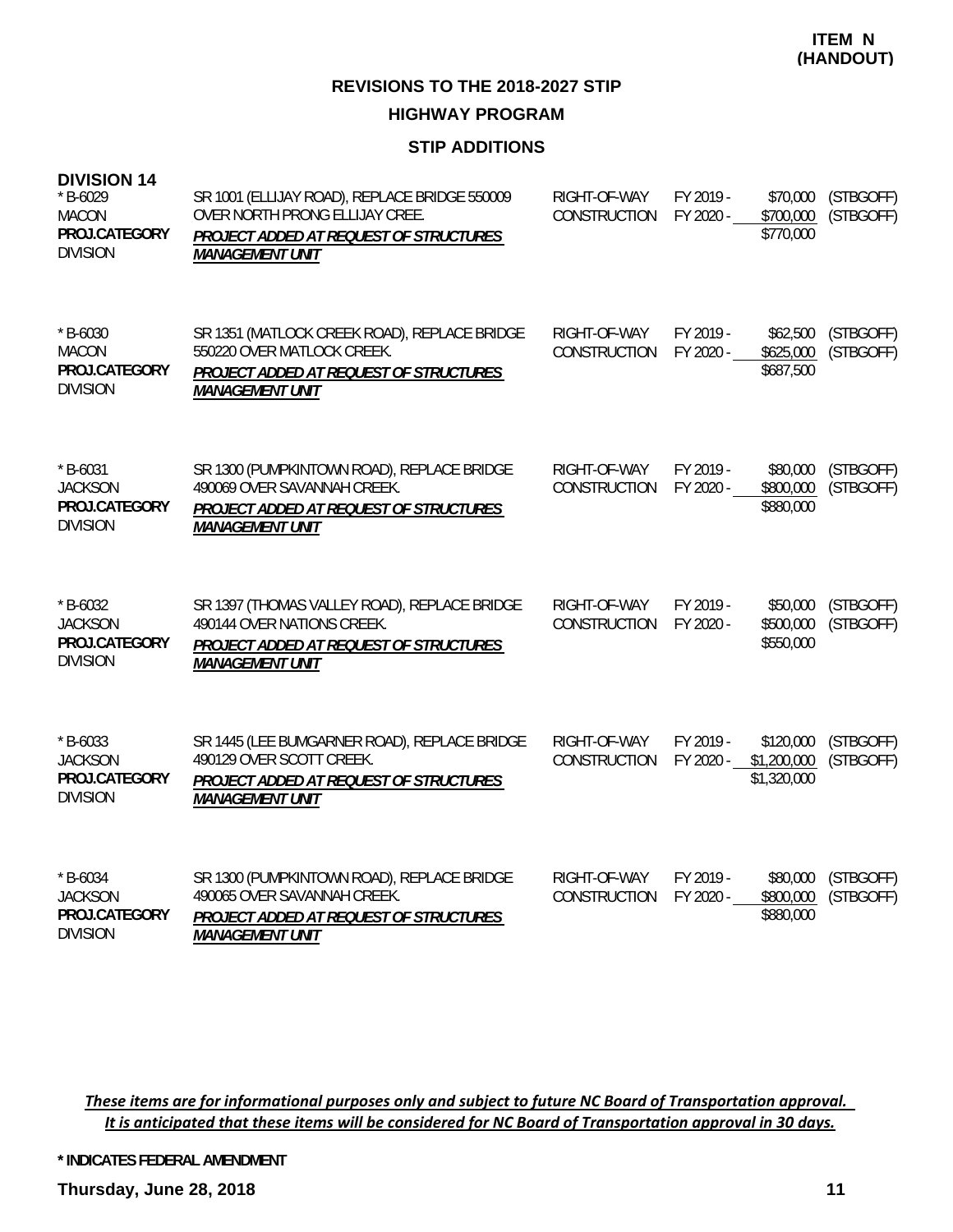**REVISIONS TO THE 2018-2027 STIP HIGHWAY PROGRAM**

#### **STIP ADDITIONS**

| <b>DIVISION 14</b><br>$*$ B-6035<br><b>JACKSON</b><br>PROJ.CATEGORY<br><b>DIVISION</b> | SR 1738 (HOOPER CEMETERY ROAD), REPLACE<br>BRIDGE 490203 OVER CANEY FORK.<br>PROJECT ADDED AT REQUEST OF STRUCTURES<br><i><b>MANAGEMENT UNIT</b></i>                                                                         | RIGHT-OF-WAY<br>CONSTRUCTION        | FY 2019 -<br>FY 2020 -                           | \$70,000<br>\$700,000<br>\$770,000                          | (STBGOFF)<br>(STBGOFF)             |
|----------------------------------------------------------------------------------------|------------------------------------------------------------------------------------------------------------------------------------------------------------------------------------------------------------------------------|-------------------------------------|--------------------------------------------------|-------------------------------------------------------------|------------------------------------|
| $* B - 6036$<br><b>JACKSON</b><br>PROJ.CATEGORY<br><b>DIVISION</b>                     | SR 1737 (CANEY FORK ROAD), REPLACE BRIDGE<br>490081 OVER JOHNS CREEK.<br>PROJECT ADDED AT REQUEST OF STRUCTURES<br><i><b>MANAGEMENT UNIT</b></i>                                                                             | RIGHT-OF-WAY<br><b>CONSTRUCTION</b> | FY 2019 -<br>FY 2020 -                           | \$70,000<br>\$700,000<br>\$770,000                          | (STBGOFF)<br>(STBGOFF)             |
| $*$ EB-5945<br><b>HAYWOOD</b><br>PROJ.CATEGORY<br><b>DIVISION</b>                      | TOWN OF CANTON, CHAMPION DRIVE, NORTH<br>CANTON ROAD TO THICKETY ROAD. CONSTRUCT<br>SIDEWALKS.<br>ADD PRELIMINARY ENGINEERING IN FY 19 AND RIGHT-<br>OF-WAY IN FY 20 NOT PREVIOUSLY PROGRAMMED AT<br>THE REQUEST OF THE MPO. | <b>ENGINEERING</b><br>RIGHT-OF-WAY  | FY 2019 -<br>FY 2019 -<br>FY 2020 -<br>FY 2020 - | \$190,000<br>\$48,000<br>\$160,000<br>\$40,000<br>\$438,000 | (STBGDA)<br>(L)<br>(STBGDA)<br>(L) |
| $*$ EB-5946<br><b>HENDERSON</b><br>PROJ.CATEGORY<br><b>DIVISION</b>                    | TOWN OF MILLS RIVER, NC 280, FRENCH BROAD<br>RIVER TO HAYWOOD ROAD (NC 191). CONSTRUCT<br><b>MULTI-USE PATH.</b><br>ADD PRELIMINARY ENGINEERING IN FY 19 NOT<br>PREVIOUSLY PROGRAMMED AT THE REQUEST OF<br>THE MPO.          | <b>ENGINEERING</b>                  | FY 2019 -<br>FY 2019 -                           | \$240,000<br>\$60,000<br>\$300,000                          | (STBGDA)<br>(L)                    |

#### **STIP MODIFICATIONS**

#### **DIVISION 2**

| $*$ B-4433      | SR 1932 (MARYS CHAPEL CHURCH ROAD), REPLACE  | RIGHT-OF-WAY           | FY 2019 - |           | \$90,000 (STBGOFF)  |
|-----------------|----------------------------------------------|------------------------|-----------|-----------|---------------------|
| BEAUFORT        | BRIDGE 060040 OVER DURHAM CREEK.             | CONSTRUCTION FY 2019 - |           |           | \$900,000 (STBGOFF) |
| PROJ.CATEGORY   | ACCELERATE CONSTRUCTION FROM FY 20 TO FY 19. |                        |           | \$990,000 |                     |
| <b>DIVISION</b> |                                              |                        |           |           |                     |

These items are for informational purposes only and subject to future NC Board of Transportation approval. It is anticipated that these items will be considered for NC Board of Transportation approval in 30 days.

**\* INDICATES FEDERAL AMENDMENT**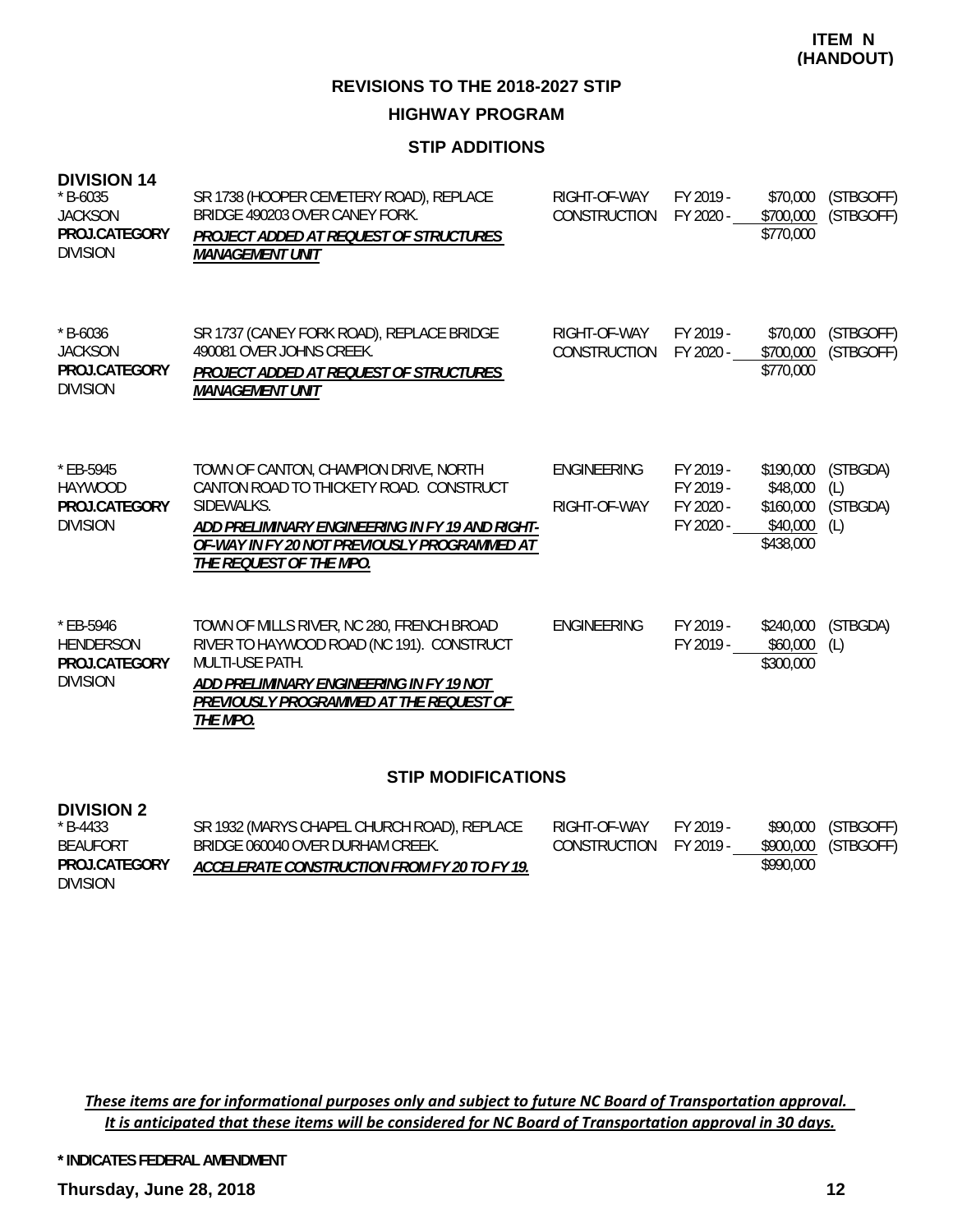#### **STIP MODIFICATIONS**

| <b>DIVISION 3</b><br>AV-5730<br><b>NEW HANOVER</b><br>PROJ.CATEGORY<br><b>STATEWIDE</b> | WILMINGTON INTERNATIONAL (ILM), EXTEND RUNWAY<br>$6 - 24$<br>PHASE 1<br>TO ALLOW ADDITIONAL TIME FOR PLANNING AND<br>DESIGN, DELAY CONSTRUCTION FROM FY 18 TO FY 22.                                                                       | CONSTRUCTION                                            | FY 2022 -<br>FY 2022 -                           | \$500,000<br>\$4,500,000<br>\$5,000,000                                | (T)<br>(O)                           |
|-----------------------------------------------------------------------------------------|--------------------------------------------------------------------------------------------------------------------------------------------------------------------------------------------------------------------------------------------|---------------------------------------------------------|--------------------------------------------------|------------------------------------------------------------------------|--------------------------------------|
| AV-5744<br><b>PENDER</b><br>PROJ.CATEGORY<br><b>DIVISION</b>                            | HENDERSON FIELD (ACZ), EXTEND RUNWAY TO 5500<br>FEET.<br>TO ALLOW ADDITIONAL TIME FOR PLANNING AND<br>DESIGN, DELAY CONSTRUCTION FROM FY 18 TO FY 20.                                                                                      | CONSTRUCTION                                            | FY 2020 -                                        | \$6,916,000<br>\$6,916,000                                             | (T)                                  |
| * EB-5928<br><b>BRUNSWICK</b><br>PROJ.CATEGORY<br><b>DIVISION</b>                       | HOLDEN BEACH, EXISTING SIDEWALK AT OCEAN<br>BOULEVARD AND HOLDEN BEACH ROAD TO CONNECT<br>WITH COMMUNITY SPACE. CONSTRUCT SIDEWALK.<br>TO ALLOW ADDITIONAL TIME FOR PLANNING AND<br><b>DESIGN, DELAY CONSTRUCTION FROM FY 18 TO FY 19.</b> | <b>CONSTRUCTION</b>                                     | FY 2019 -<br>FY 2019 -                           | \$27,000<br>\$7,000<br>\$34,000                                        | (TAPDA)<br>(L)                       |
| R-5701<br><b>PENDER</b><br>PROJ.CATEGORY<br><b>REGIONAL</b>                             | NC 53, US 117 BUSINESS (WALKER<br>STREET/WILMINGTON STREET). CONSTRUCT<br>ROUNDABOUT.<br>TO ALLOW ADDITIONAL TIME FOR PLANNING AND<br>DESIGN, DELAY RIGHT-OF-WAY FROM FY 18 TO FY 19.                                                      | RIGHT-OF-WAY<br>CONSTRUCTION                            | FY 2019 -<br>FY 2020 -                           | \$150,000<br>\$1,500,000<br>\$1,650,000                                | (L)<br>(T)                           |
| U-5710A<br><b>NEW HANOVER</b><br>PROJ.CATEGORY<br><b>STATEWIDE</b>                      | NEW LOCATION, FROM SR 1409 (MILITARY CUTOFF<br>ROAD) AT DRYSDALE DRIVE TO US 74 (EASTWOOD<br>ROAD). ROADWAY ON NEW LOCATION.<br>ACCELERATE CONSTRUCTION FROM FY 21 TO FY 20.                                                               | RIGHT-OF-WAY<br><b>UTILITIES</b><br><b>CONSTRUCTION</b> | FY 2019 -<br>FY 2019 -<br>FY 2020 -              | \$1,970,000<br>\$75,000<br>\$2,900,000<br>\$4,945,000                  | (T)<br>(T)<br>(T)                    |
| * W-5602<br>ONSLOW<br>PROJ.CATEGORY<br><b>REGIONAL</b>                                  | NC 172, CAMP LEJEUNE GATE TO NC 210. CONVERT<br>TWO LANE ROADWAY TO THREE LANE ROADWAY<br>WITH A TWO WAY LEFT TURN LANE.<br>COST INCREASE EXCEEDING \$2 MILLION AND 25%<br><b>THRESHOLDS.</b>                                              | RIGHT-OF-WAY<br><b>UTILITIES</b><br><b>CONSTRUCTION</b> | FY 2019 -<br>FY 2019 -<br>FY 2019 -<br>FY 2019 - | \$227,000<br>\$2,100,000<br>\$3,200,000<br>\$7,100,000<br>\$12,627,000 | (STBG)<br>(STBG)<br>(HSIP)<br>(STBG) |

These items are for informational purposes only and subject to future NC Board of Transportation approval. It is anticipated that these items will be considered for NC Board of Transportation approval in 30 days.

**\* INDICATES FEDERAL AMENDMENT**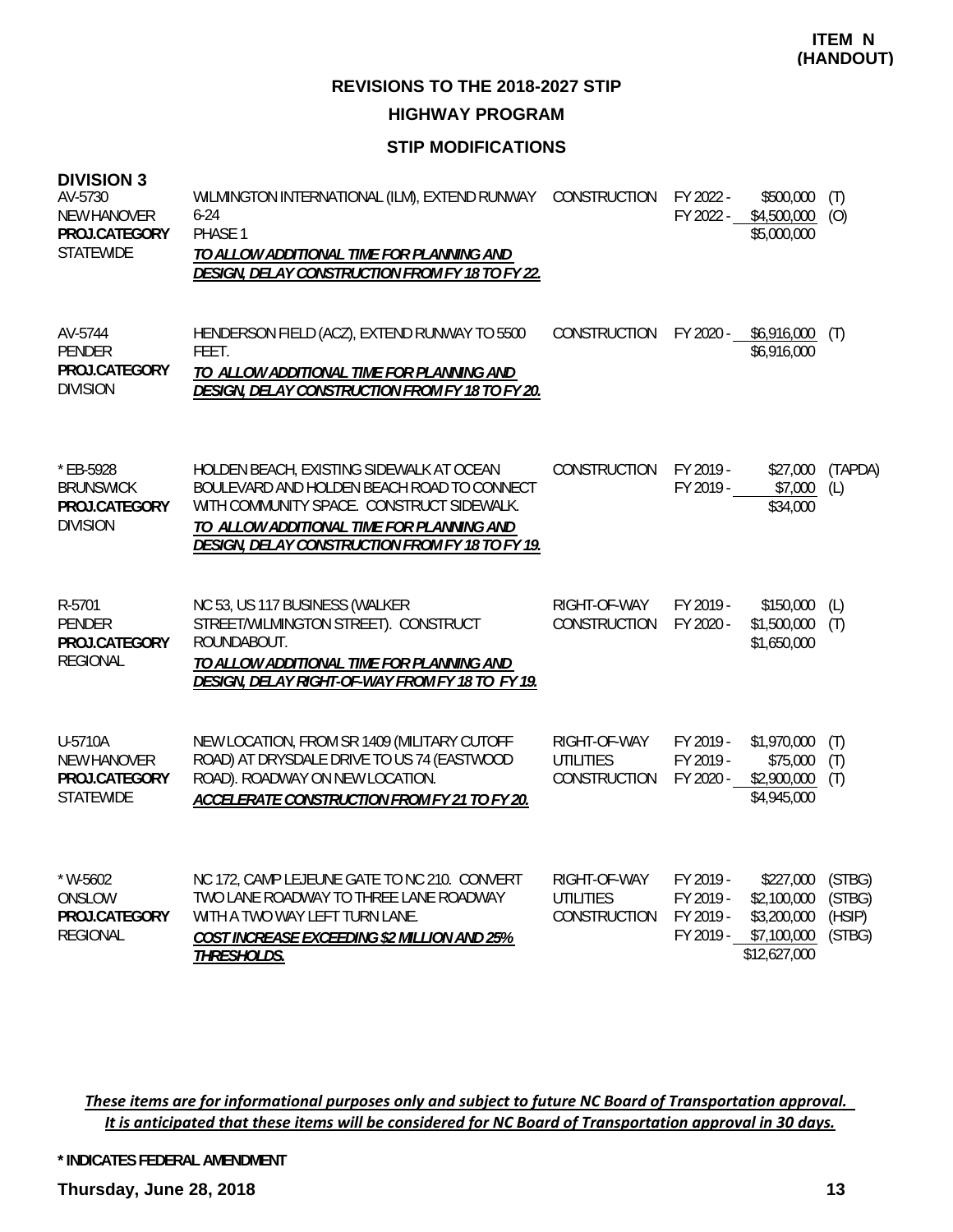**HIGHWAY PROGRAM**

### **STIP MODIFICATIONS**

| <b>DIVISION 4</b><br>AV-5740<br><b>WAYNE</b><br>PROJ.CATEGORY<br><b>DIVISION</b>     | WAYNE EXECUTIVE JETPORT (GWW), LAND<br>ACQUISITION.<br>TO ALLOW ADDITIONAL TIME FOR PLANNING AND<br>DESIGN, DELAY RIGHT-OF-WAY FROM FY 17 TO FY 19.                                                                                                                    | RIGHT-OF-WAY                                            | FY 2019 -<br>FY 2019 -              | \$302,000<br>\$34,000<br>\$336,000                     | (T)<br>(0)              |
|--------------------------------------------------------------------------------------|------------------------------------------------------------------------------------------------------------------------------------------------------------------------------------------------------------------------------------------------------------------------|---------------------------------------------------------|-------------------------------------|--------------------------------------------------------|-------------------------|
| B-4933<br>EDGECOMBE<br>PROJ.CATEGORY<br><b>REGIONAL</b>                              | NC 33, REPLACE BRIDGE 320080 OVER TAR RIVER.<br>REPLACE BRIDGE 320049 OVER TAR RIVER<br>OVERFLOW.<br>ACCELERATE RIGHT-OF-WAY FROM FY 21 TO FY 19<br>AND CONSTRUCTION FROM FY 23 TO FY 20.                                                                              | RIGHT-OF-WAY<br>CONSTRUCTION                            | FY 2019 -<br>FY 2020 -<br>FY 2021 - | \$860,000<br>\$3,150,000<br>\$3,150,000<br>\$7,160,000 | (T)<br>(T)<br>(T)       |
| $* I-5818$<br><b>WILSON</b><br>PROJ.CATEGORY<br><b>STATEWIDE</b>                     | I-795, US 264 TO I-95. PAVEMENT REHABILITATION.<br>ACCELERATE CONSTRUCTION FROM FY 19 TO FY 18.<br>ADDITIONALLY, COST INCREASE EXCEEDING \$2<br>MILLION AND 25% THRESHOLDS.                                                                                            | <b>CONSTRUCTION</b>                                     | FY 2018 -                           | \$5,500,000<br>\$5,500,000                             | (NHPIM)                 |
| $*$ U-5958<br>WAYNE<br>PROJ.CATEGORY<br><b>REGIONAL</b>                              | US 70, SR 1719 (BESTON ROAD). IMPROVE<br>INTERSECTION.<br>TO ALLOW ADDITIONAL TIME FOR PLANNING AND<br>DESIGN, DELAY CONSTRUCTION FROM FY 18 TO FY 19.                                                                                                                 | RIGHT-OF-WAY<br><b>UTILITIES</b><br><b>CONSTRUCTION</b> | FY 2018 -<br>FY 2018 -<br>FY 2019 - | \$270,000<br>\$100,000<br>\$1,170,000<br>\$1,540,000   | (NHP)<br>(NHP)<br>(NHP) |
| U-5994<br>WAYNE<br>PROJ.CATEGORY<br><b>DIVISION</b>                                  | SR 1556 (WAYNE MEMORIAL DRIVE), LOCKHAVEN<br>DRIVE TO COUNTRY DAY ROAD. CONSTRUCT ACCESS<br><b>MANAGEMENT IMPROVEMENTS.</b><br>TO ALLOW ADDITIONAL TIME FOR PLANNING AND<br>DESIGN, DELAY RIGHT-OF-WAY FROM FY 18 TO FY 19.                                            | RIGHT-OF-WAY<br><b>UTILITIES</b><br>CONSTRUCTION        | FY 2019 -<br>FY 2019 -<br>FY 2019 - | \$1,794,000<br>\$500,000<br>\$676,000<br>\$2,970,000   | (T)<br>(T)<br>(T)       |
| <b>DIVISION 5</b><br>$*$ B-5674<br><b>DURHAM</b><br>PROJ.CATEGORY<br><b>REGIONAL</b> | US 15 / US 501 NORTHBOUND, REPLACE BRIDGE<br>310080 OVER SR 1308 (CORNWALLIS ROAD) IN<br>DURHAM.<br>ACCELERATE RIGHT-OF-WAY FROM FY 23 TO FY 19<br>AND CONSTRUCTION FROM FY 24 TO FY 21 AT<br>REQUEST OF STRUCTURES MANAGEMENT UNIT FOR<br>STRATEGIC LETTING PURPOSES. | RIGHT-OF-WAY<br>CONSTRUCTION                            | FY 2019 -<br>FY 2021 -              | \$110,000<br>\$2,209,000<br>\$2,319,000                | (NHPB)<br>(NHPB)        |

These items are for informational purposes only and subject to future NC Board of Transportation approval. It is anticipated that these items will be considered for NC Board of Transportation approval in 30 days.

**\* INDICATES FEDERAL AMENDMENT**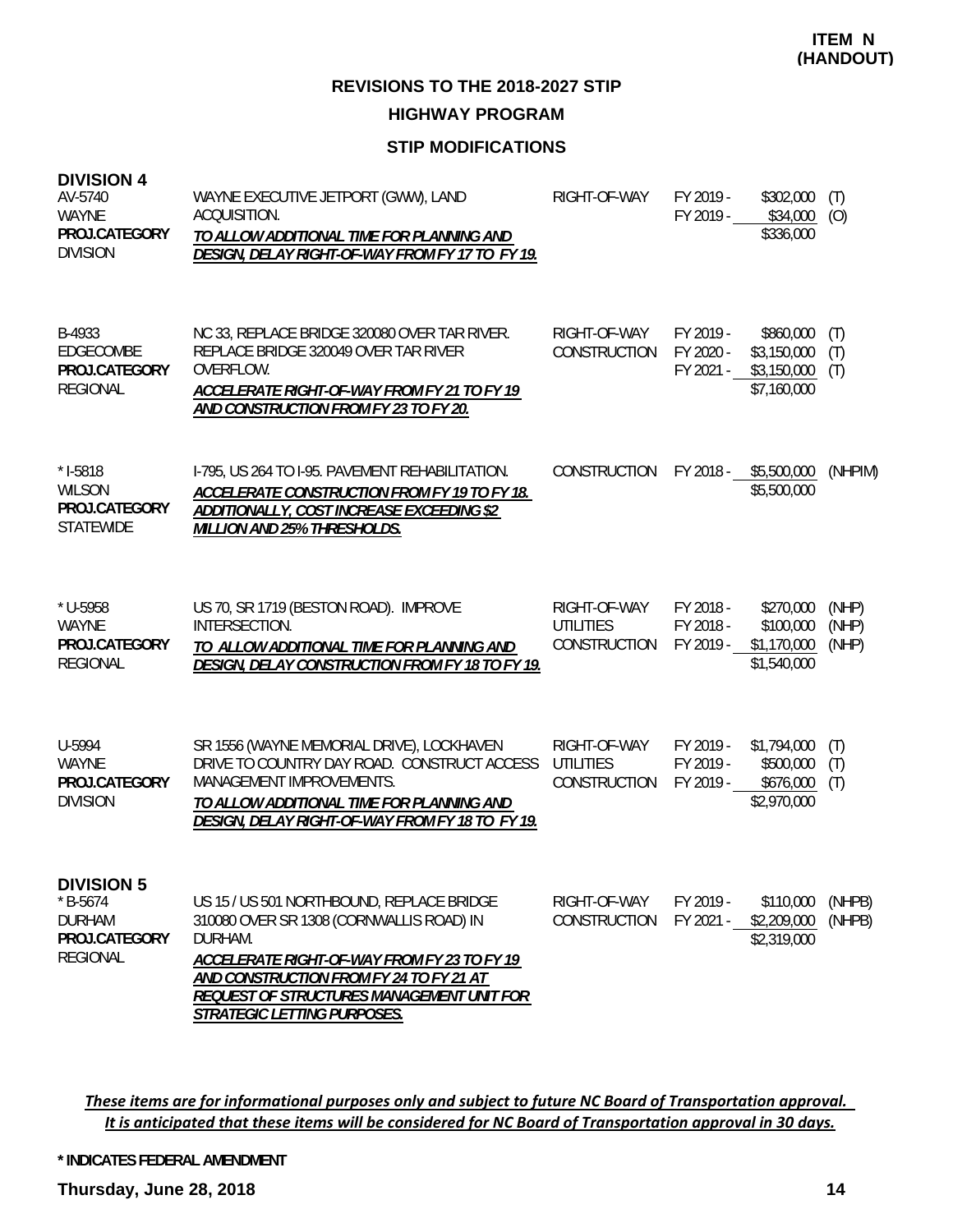#### **STIP MODIFICATIONS**

#### **DIVISION 5**

| $*$ B-5684<br><b>WAKE</b><br>PROJ.CATEGORY<br><b>REGIONAL</b>                          | US 401 (CAPITAL BOULEVARD), REPLACE BRIDGE<br>910146 OVER CRABTREE CREEK IN RALEIGH.<br>ACCELERATE RIGHT-OF-WAY FROM FY 24 TO FY 20<br>AND CONSTRUCTION FROM FY 25 TO FY 21 - PROJECT<br>TO BE COMBINED WITH B-5680 FOR LETTING.                | RIGHT-OF-WAY<br>CONSTRUCTION                     | FY 2020 -                                                                  | \$430,000<br>FY 2021 - \$8,607,000<br>\$9,037,000                                                      | (NHPB)<br>(NHPB)                       |
|----------------------------------------------------------------------------------------|-------------------------------------------------------------------------------------------------------------------------------------------------------------------------------------------------------------------------------------------------|--------------------------------------------------|----------------------------------------------------------------------------|--------------------------------------------------------------------------------------------------------|----------------------------------------|
| <b>DIVISION 6</b><br>U-5930<br>CUMBERLAND<br>PROJ.CATEGORY<br><b>STATEWIDE</b>         | NC 24 (NORTH BRAGG BOULEVARD), SR 1451<br>(MANCHESTER ROAD). CONSTRUCT INTERCHANGE.<br>ACCELERATE CONSTRUCTION FROM FY 25 TO FY 23.                                                                                                             | RIGHT-OF-WAY<br><b>UTILITIES</b><br>CONSTRUCTION | FY 2023 -<br>FY 2024 -<br>FY 2023 -<br>FY 2023 -<br>FY 2024 -<br>FY 2025 - | \$8,500,000<br>\$8,500,000<br>\$1,000,000<br>\$9,000,000<br>\$9,000,000<br>\$9,000,000<br>\$45,000,000 | (T)<br>(T)<br>(T)<br>(T)<br>(T)<br>(T) |
| <b>DIVISION 7</b><br>$* B-5718$<br><b>GUILFORD</b><br>PROJ.CATEGORY<br><b>DIVISION</b> | PATTON AVENUE, REPLACE BRIDGE 400329 OVER I-40<br>/ BUSINESS 85 / US 29 / US 70 / US 220 IN<br>GREENSBORO.<br>ACCELERATE RIGHT-OF-WAY FROM FY 23 TO FY 19<br>AND CONSTRUCTION FROM FY 24 TO FY 20 PER<br>REQUEST OF STRUCTURES MANAGEMENT UNIT. | RIGHT-OF-WAY<br>CONSTRUCTION                     | FY 2019 -<br>FY 2020 -                                                     | \$218,000<br>\$4,353,000<br>\$4,571,000                                                                | (NHPB)<br>(NHPB)                       |
| R-5704<br><b>ROCKINGHAM</b><br>PROJ.CATEGORY<br><b>REGIONAL</b>                        | NC 87, SR 1998 (WENTWORTH STREET) / SR 1001<br>(SANDY CROSS ROAD). INTERSECTION REALIGNMENT.<br>REVISE PROJECT DESCRIPTION TO REFLECT<br>PREFERRED DESIGN ALTERNATIVE, PER DIVISION<br><b>OFFICE REQUEST.</b>                                   | <b>CONSTRUCTION</b>                              | FY 2018 -                                                                  | \$625,000<br>\$625,000                                                                                 | (T)                                    |
| <b>DIVISION 9</b><br>$* B-5772$<br><b>ROWAN</b><br>PROJ.CATEGORY<br><b>DIVISION</b>    | SR 1724 (HURLEY SCHOOL ROAD), REPLACE BRIDGE<br>790066 OVER NORFOLK SOUTHERN RAILROAD.<br>ACCELERATE CONSTRUCTION FROM FY 22 TO FY 21<br>PER REQUEST OF STRUCTURES MANAGEMENT UNIT.                                                             | RIGHT-OF-WAY<br>CONSTRUCTION                     | FY 2020 -                                                                  | \$77,000<br>FY 2021 - \$1,548,000<br>\$1,625,000                                                       | (STBGOFF)<br>(STBGOFF)                 |

These items are for informational purposes only and subject to future NC Board of Transportation approval. It is anticipated that these items will be considered for NC Board of Transportation approval in 30 days.

**\* INDICATES FEDERAL AMENDMENT**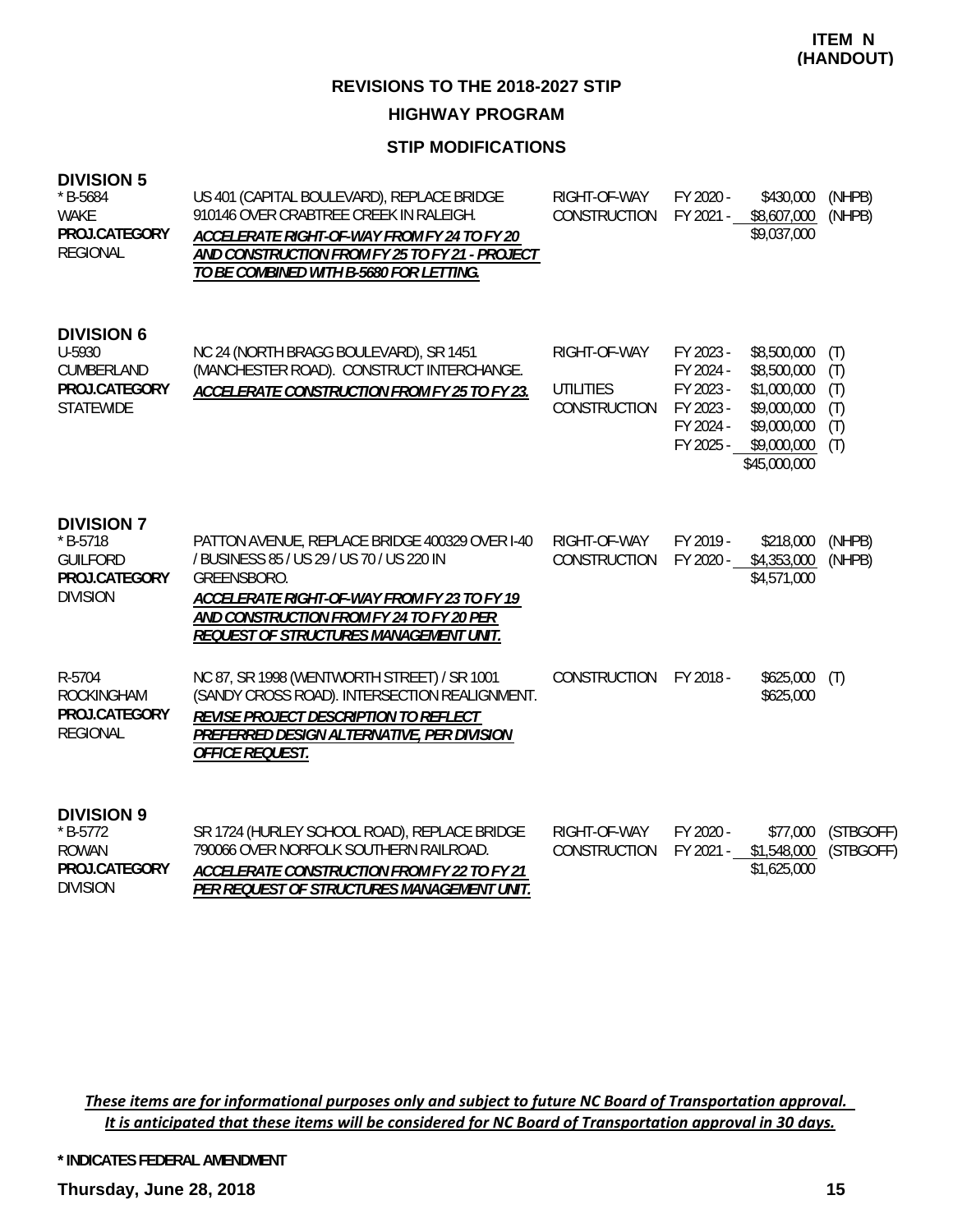**HIGHWAY PROGRAM**

#### **STIP MODIFICATIONS**

| <b>DIVISION 9</b><br>$*$ B-5783<br><b>DAVIDSON</b><br>PROJ.CATEGORY<br><b>REGIONAL</b> | US 29 / US 70 / BUSINESS 85, REPLACE BRIDGE 280164<br>AND BRIDGE 280168 OVER NORFOLK SOUTHERN<br>RAILROAD.<br>ACCELERATE RIGHT-OF-WAY FROM FY 24 TO FY 20<br>AND CONSTRUCTION FROM FY 25 TO FY 21 PER<br><b>REQUEST OF STRUCTURES MANAGEMENT UNIT.</b>           | RIGHT-OF-WAY<br>CONSTRUCTION                     | FY 2020 -<br>FY 2021 -                           | \$288,000<br>\$5,778,000<br>\$6,066,000                                 | (NHPB)<br>(NHPB)                   |
|----------------------------------------------------------------------------------------|------------------------------------------------------------------------------------------------------------------------------------------------------------------------------------------------------------------------------------------------------------------|--------------------------------------------------|--------------------------------------------------|-------------------------------------------------------------------------|------------------------------------|
| $*$ U-2729<br><b>FORSYTH</b><br>PROJ.CATEGORY<br><b>DIVISION</b>                       | SR 1672 (HANES MILL ROAD), MUSEUM DRIVE TO SR<br>4000 (UNIVERSITY PARKWAY) IN WINSTON-SALEM.<br>WIDEN TO MULTILANES.<br>COST INCREASE EXCEEDING \$2 MILLION AND 25%<br>THRESHOLDS.                                                                               | RIGHT-OF-WAY<br><b>UTILITIES</b><br>CONSTRUCTION | FY 2019 -<br>FY 2019 -                           | \$7,766,000<br>\$429,000<br>FY 2021 - \$11,600,000<br>\$19,795,000      | (T)<br>(T)<br>(T)                  |
| <b>DIVISION 10</b><br>* B-5808<br><b>CABARRUS</b><br>PROJ.CATEGORY<br><b>REGIONAL</b>  | US 29 US 601, REPLACE BRIDGE 120057 AND BRIDGE<br>120059 OVER IRISH BUFFALO CREEK.<br>ACCELERATE RIGHT-OF-WAY FROM FY 24 TO FY 19<br>AND CONSTRUCTION FROM FY 25 TO FY 20 PER<br><b>STRUCTURES UNIT</b>                                                          | RIGHT-OF-WAY<br>CONSTRUCTION                     | FY 2019 -<br>FY 2020 -<br>FY 2021 -              | \$255,000<br>\$2,550,000<br>\$2,550,000<br>\$5,355,000                  | (NHPB)<br>(NHPB)<br>(NHPB)         |
| EB-5732<br><b>CABARRUS</b><br>PROJ.CATEGORY<br><b>DIVISION</b>                         | BRUTON SMITH BLVD/ CONCORD MILLS BLVD/<br>PORTION OF WEDDINGTON ROAD, US 29 TO<br>WEDDINGTON ROAD. CONSTRUCT SIDEWALK ON<br>BOTH SIDES OF THE ROAD, INCLUDING A PORTION OF<br>WEDDINGTON ROAD.<br><u>ADD RIGHT-OF-WAY IN FY 18 NOT PREVIOUSLY</u><br>PROGRAMMED. | CONSTRUCTION                                     | FY 2019 -<br>FY 2019 -                           | \$4,800,000<br>\$1,200,000<br>\$6,000,000                               | (TAP)<br>(L)                       |
| EB-5782<br>MECKLENBURG<br>PROJ.CATEGORY<br><b>DIVISION</b>                             | CHARLOTTE, MCALPINE CREEK GREENWAY, GREEN<br>REA ROAD TO FOUR MILE CREEK GREENWAY.<br>CONSTRUCT GREENWAY.<br>REPROGRAM PRELIMINARY ENGINEERING FUNDS TO<br>CONSTRUCTION AT THE REQUEST OF THE MPO.                                                               | CONSTRUCTION                                     | FY 2020 -<br>FY 2020 -<br>FY 2020 -<br>FY 2020 - | \$2,826,000<br>\$1,100,000<br>\$1,848,000<br>\$2,102,000<br>\$7,876,000 | (CMAQ)<br>(STBGDA)<br>(TAP)<br>(L) |
| $* I-5769$<br>MECKLENBURG<br>PROJ.CATEGORY<br><b>STATEWIDE</b>                         | I-77, I-277 TO 0.7 MILE NORTH OF NC 27. PAVEMENT<br>REHABILITATION.<br>COST INCREASE EXCEEDING \$2 MILLION AND 25%<br>THRESHOLDS.                                                                                                                                | CONSTRUCTION                                     |                                                  | FY 2019 - \$10,600,000<br>\$10,600,000                                  | (NHPIM)                            |

These items are for informational purposes only and subject to future NC Board of Transportation approval. It is anticipated that these items will be considered for NC Board of Transportation approval in 30 days.

**\* INDICATES FEDERAL AMENDMENT**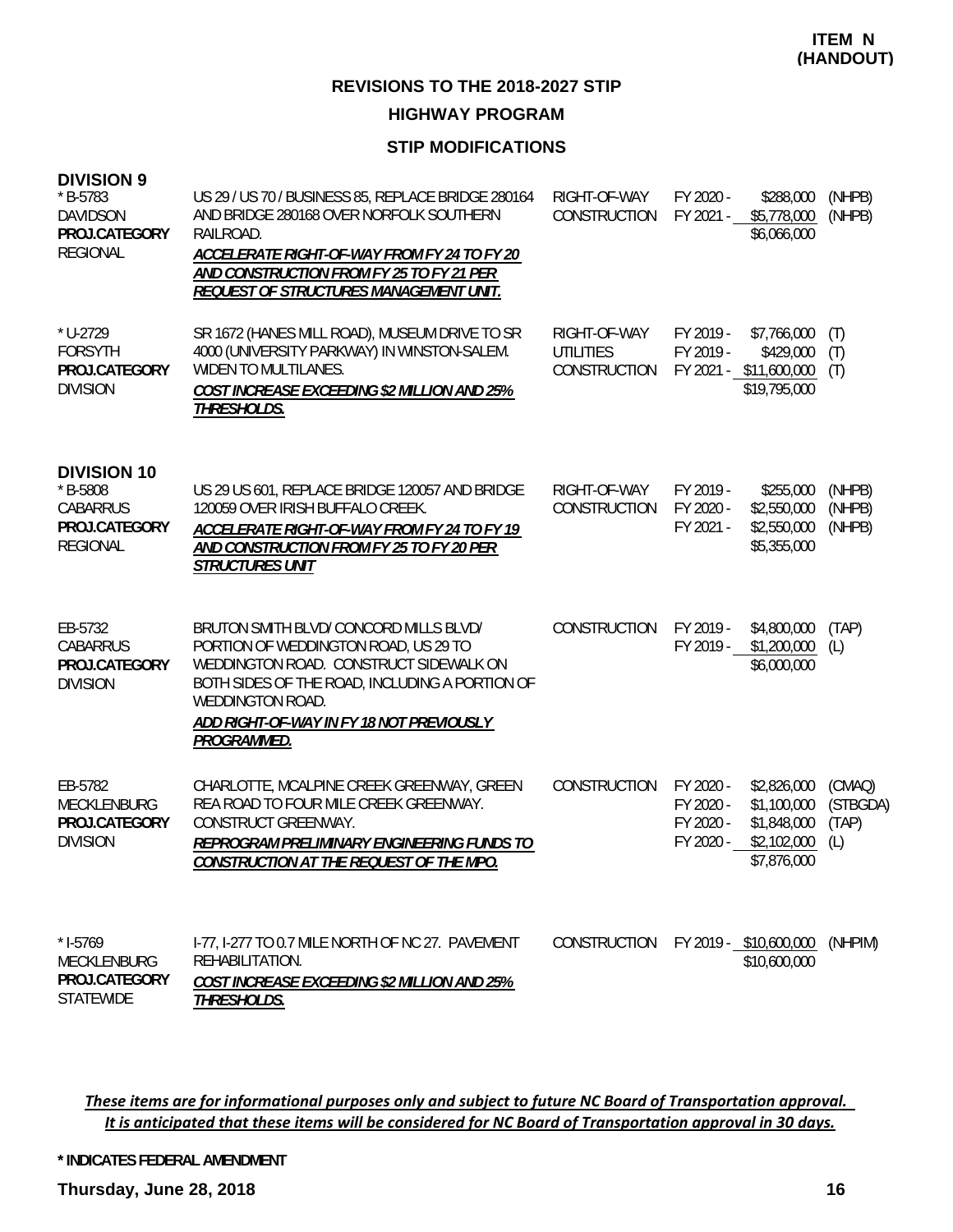#### **HIGHWAY PROGRAM**

#### **STIP MODIFICATIONS**

| <b>DIVISION 10</b><br>$* I-5826$<br><b>MECKLENBURG</b><br>PROJ.CATEGORY<br><b>STATEWIDE</b> | I-85, CONCRETE PAVEMENT JOINT AT US 29/NC 49<br>CONNECTOR TO 0.8 MILES NORTH OF SR 2467<br>(MALLARD CREEK CHURCH ROAD). PAVEMENT<br>PRESERVATION.<br><b>MODIFY PROJECT LIMITS TO INCLUDE WORK</b><br>PREVIOUSLY INCLUDED UNDER I-5860. DELAY<br>CONSTRUCTION FROM FY 19 TO FY 20 AT REQUEST<br>OF DIVISION.        | CONSTRUCTION        | FY 2020 - | \$5,000,000<br>\$5,000,000             | (NHPIM) |
|---------------------------------------------------------------------------------------------|--------------------------------------------------------------------------------------------------------------------------------------------------------------------------------------------------------------------------------------------------------------------------------------------------------------------|---------------------|-----------|----------------------------------------|---------|
| I-5828<br>MECKLENBURG<br>PROJ.CATEGORY<br><b>STATEWIDE</b>                                  | I-485, I-77 TO NC 49. PAVEMENT REHABILITATION.<br>TO ALLOW ADDITIONAL TIME FOR PLANNING, DELAY<br><b>CONSTRUCTION FROM FY 19 TO FY 20.</b>                                                                                                                                                                         | CONSTRUCTION        | FY 2020 - | \$3,000,000<br>\$3,000,000             | (NHPIM) |
| I-5837<br><b>MECKLENBURG</b><br>PROJ.CATEGORY<br><b>STATEWIDE</b>                           | I-85, GASTON COUNTY LINE TO 0.7 MILES NORTH OF<br>GASTON COUNTY LINE. INCLUDES RAMPS FROM<br>GASTON COUNTY LINE TO GLENWOOD AVENUE.<br>PAVEMENT REHABILITATION.<br>TO ALLOW ADDITIONAL TIME FOR COMPLETION OF<br>ADJACENT PROJECT, DELAY CONSTRUCTION FROM<br>FY 19 TO FY 20                                       | <b>CONSTRUCTION</b> | FY 2020 - | \$1,800,000<br>\$1,800,000             | (NHPIM) |
| I-5902<br><b>MECKLENBURG</b><br>PROJ.CATEGORY<br><b>STATEWIDE</b>                           | I-485, SR 1786 TO NC 27. BRIDGE REHABILITATION.<br>TO ALLOW ADDITIONAL TIME FOR PLANNING, DELAY<br><b>CONSTRUCTION FROM FY 18 TO FY 20.</b>                                                                                                                                                                        | CONSTRUCTION        | FY 2020 - | \$900,000<br>\$900,000                 | (NHPIM) |
| $* I-5904$<br>MECKLENBURG<br>PROJ.CATEGORY<br><b>STATEWIDE</b>                              | I-485, BLAIR ROAD TO IDLEWILD ROAD. PAVEMENT<br><b>REHABILITATION</b><br>COST INCREASE EXCEEDING \$2 MILLION AND 25%<br>THRESHOLDS. DELAY CONSTRUCTION FROM FY 18<br>TO FY 20 AT REQUEST OF DIVISION.                                                                                                              | CONSTRUCTION        |           | FY 2020 - \$13,000,000<br>\$13,000,000 | (NHPIM) |
| $*$ 1-5905<br>MECKLENBURG<br>PROJ.CATEGORY<br><b>STATEWIDE</b>                              | I-85, 0.2 MILE WEST OF NC 16 (BROOKSHIRE<br>BOULEVARD) TO CONCRETE PAVEMENT JOINT AT US<br>29/NC 49 CONNECTOR. PAVEMENT REHABILITATION.<br>MODIFY PROJECT LIMITS AND FUNDING TO INCLUDE<br><b>WORK PREVIOUSLY INCLUDED UNDER I-5906.</b><br>ACCELERATE CONSTRUCTION FROM FY 21 TO FY 20<br>AT REQUEST OF DIVISION. | CONSTRUCTION        |           | FY 2020 - \$14,000,000<br>\$14,000,000 | (NHPIM) |

These items are for informational purposes only and subject to future NC Board of Transportation approval. It is anticipated that these items will be considered for NC Board of Transportation approval in 30 days.

**\* INDICATES FEDERAL AMENDMENT**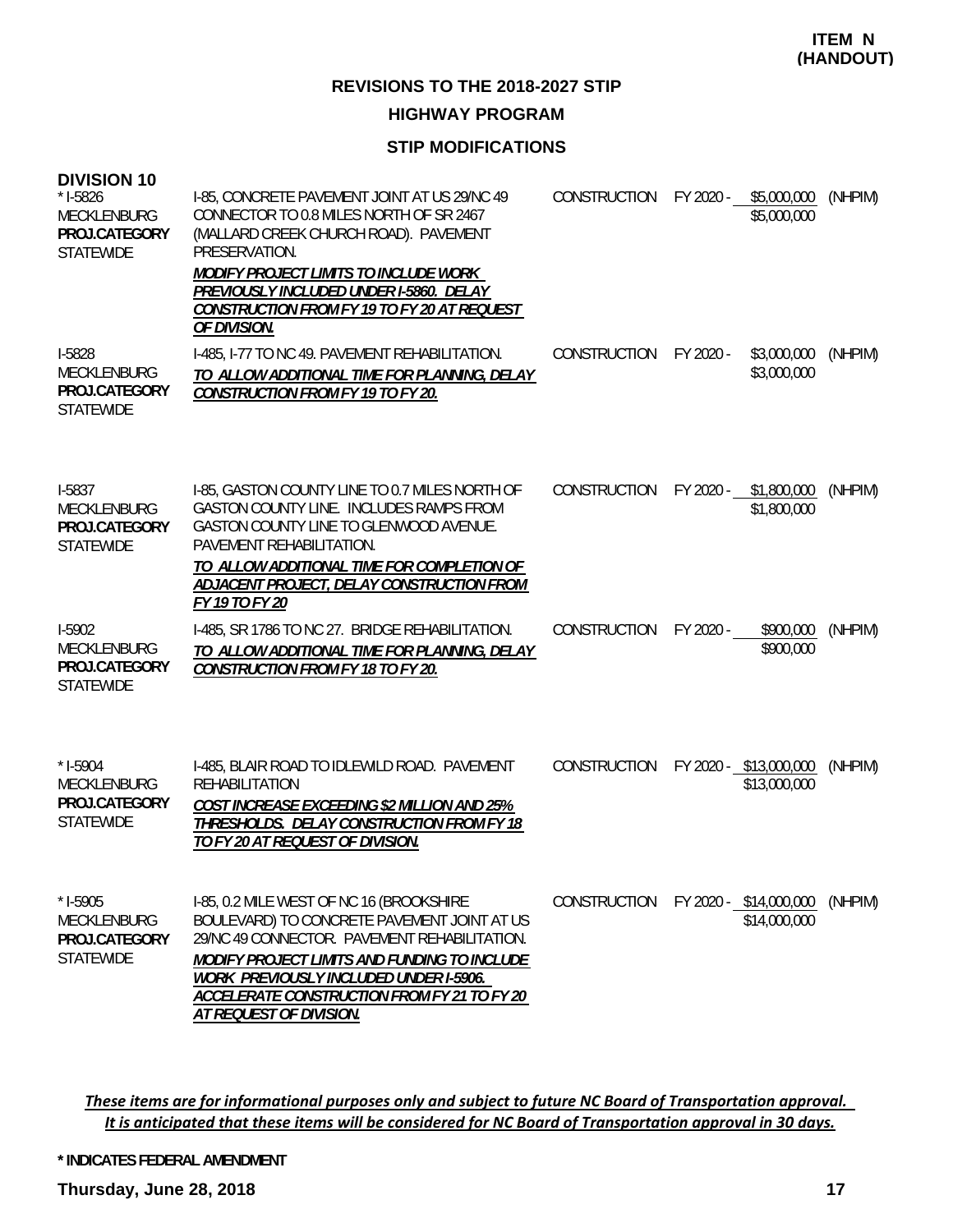#### **HIGHWAY PROGRAM**

#### **STIP MODIFICATIONS**

| <b>DIVISION 10</b><br>$*$ U-3467<br><b>UNION</b><br>PROJ.CATEGORY<br><b>REGIONAL</b>                                            | NC 84, NC 16 TO SR 1008 (WAXHAW-INDIAN TRAIL<br>ROAD) IN WESLEY CHAPEL. CONSTRUCT FOUR LANE<br>ROADWAY, PART ON NEW LOCATION.<br>COST INCREASE EXCEEDING \$2 MILLION AND 25%<br>THRESHOLDS.                                    | RIGHT-OF-WAY<br><b>UTILITIES</b><br>CONSTRUCTION | FY 2018 -<br>FY 2018 -<br>FY 2020 - | \$15,250,000<br>\$800,000<br>FY 2019 - \$15,833,000<br>\$15,834,000<br>FY 2021 - \$15,833,000<br>\$63,550,000 | (STBG)<br>(STBG)<br>(STBG)<br>(STBG)<br>(STBG) |
|---------------------------------------------------------------------------------------------------------------------------------|--------------------------------------------------------------------------------------------------------------------------------------------------------------------------------------------------------------------------------|--------------------------------------------------|-------------------------------------|---------------------------------------------------------------------------------------------------------------|------------------------------------------------|
| U-5762<br><b>MECKLENBURG</b><br>PROJ.CATEGORY<br><b>REGIONAL</b>                                                                | NC 160 (STEELE CREEK ROAD), INTERSECTION OF NC<br>160 (STEELE CREEK ROAD) AND SR 1106 (HAMILTON<br>ROAD). INTERSECTION IMPROVEMENTS.<br>TO ALLOW ADDITIONAL TIME FOR PLANNING DELAY<br><b>CONSTRUCTION FROM FY 18 TO FY 19</b> | <b>CONSTRUCTION</b>                              | FY 2019 -                           | \$1,300,000<br>\$1,300,000                                                                                    | (T)                                            |
| $*$ W-5710<br>ANSON<br><b>CABARRUS</b><br><b>MECKLENBURG</b><br><b>STANLY</b><br><b>UNION</b><br>PROJ.CATEGORY<br><b>EXEMPT</b> | VARIOUS, SAFETY IMPROVEMENTS AT VARIOUS<br><b>LOCATIONS IN DIVISION 10.</b><br>ADD STBG-DA FUNDING FOR SEGMENT "Z" AT THE<br><b>REQUEST OF MPO.</b>                                                                            | <b>CONSTRUCTION</b>                              | 2020                                | \$630,000<br>\$630,000                                                                                        | <b>STBGDA</b>                                  |
| <b>DIVISION 11</b><br>$* B-5527$<br><b>SURRY</b><br>PROJ.CATEGORY<br><b>STATEWIDE</b>                                           | US 52 (NORTHBOUND LANE), REPLACE BRIDGE 850122<br>OVER TOMS CREEK AND REPLACE BRIDGE 850342<br>OVER OLD US 52 SOUTHBOUND EXIT RAMP.<br>COST INCREASE EXCEEDING \$2 MILLION AND 25%<br>THRESHOLDS.                              | RIGHT-OF-WAY<br><b>CONSTRUCTION</b>              | FY 2018 -<br>FY 2019 -<br>FY 2020 - | \$400,000<br>\$4,350,000<br>\$4,350,000<br>\$9,100,000                                                        | (STBG)<br>(STBG)<br>(STBG)                     |
| <b>DIVISION 12</b><br>$*$ B-5847<br>CATAWBA<br>PROJ.CATEGORY<br><b>DIVISION</b>                                                 | SR 1709 (ROCK BARN ROAD), REPLACE BRIDGE 170173<br><b>OVER I-40.</b><br>ACCELERATE RIGHT-OF-WAY FROM FY 23 TO FY 20<br>AND CONSTRUCTION FROM FY 24 TO FY 21 PER                                                                | RIGHT-OF-WAY<br><b>CONSTRUCTION</b>              | FY 2020 -<br>FY 2021 -<br>FY 2022 - | \$200,000<br>\$2,250,000<br>\$2,250,000<br>\$4,700,000                                                        | (NHPB)<br>(NHPB)<br>(NHPB)                     |

These items are for informational purposes only and subject to future NC Board of Transportation approval. It is anticipated that these items will be considered for NC Board of Transportation approval in 30 days.

**\* INDICATES FEDERAL AMENDMENT**

*STURCTURES UNIT*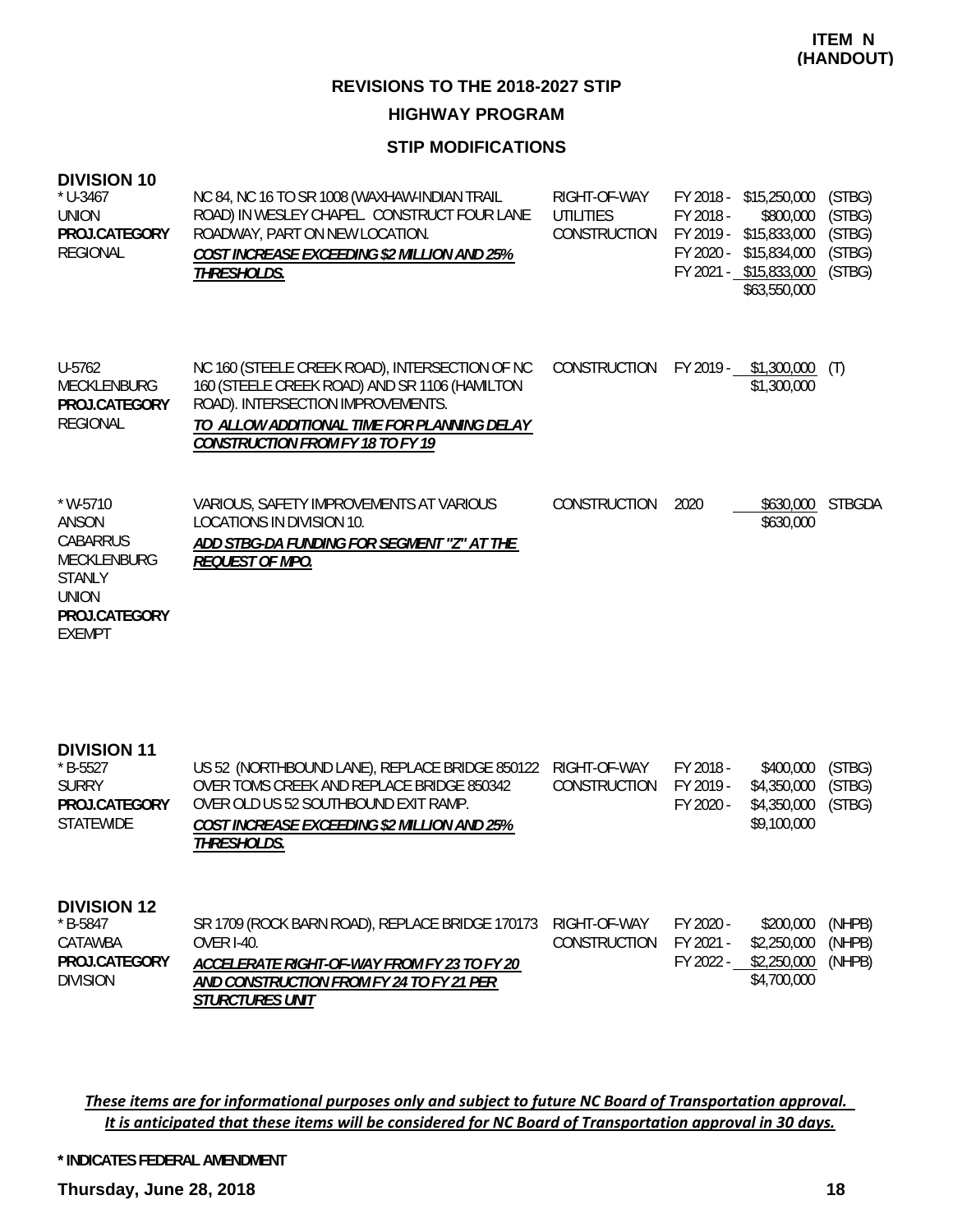**REVISIONS TO THE 2018-2027 STIP HIGHWAY PROGRAM**

#### **STIP MODIFICATIONS**

| צו צוטוכועוט<br>$*$ 1-5805<br><b>IREDELL</b><br>PROJ.CATEGORY<br><b>STATEWIDE</b>         | I-40, SR 2158 (OLD MOCKSVILLE ROAD) TO DAVIE<br>COUNTY LINE. PAVEMENT REHABILITATION.<br>MODIFY PROJECT LIMITS, FUNDING AMOUNT, AND<br>SCHEDULE AT REQUEST OF DIVISION.                                                        | CONSTRUCTION FY 2023 - \$9,912,000 (STBGIM) |                                                  | \$9,912,000                                                           |                                                  |
|-------------------------------------------------------------------------------------------|--------------------------------------------------------------------------------------------------------------------------------------------------------------------------------------------------------------------------------|---------------------------------------------|--------------------------------------------------|-----------------------------------------------------------------------|--------------------------------------------------|
| $*$ I-5915A<br>CATAWBA<br><b>IREDELL</b><br>PROJ.CATEGORY<br><b>STATEWIDE</b>             | 1-40, MILEMARKER 130.7 TO MILEMARKER 150.2.<br>PAVEMENT REHABILITATION.<br>COST INCREASE EXCEEDING \$2 MILLION AND 25%<br>THRESHOLDS.                                                                                          | CONSTRUCTION                                |                                                  | FY 2018 - \$15,900,000<br>FY 2019 - \$15,900,000<br>\$31,800,000      | (NHPIM)<br>(NHPIM)                               |
| $*$ 1-5916<br>CLEVELAND<br>PROJ.CATEGORY<br><b>STATEWIDE</b>                              | I-85, SOUTH CAROLINA LINE TO GASTON COUNTY<br>LINE. PAVEMENT REHABILITATION.<br><b>ACCELERATE CONSTRUCTION FROM FY 23 TO FY 21</b><br>AT REQUEST OF DIVISION.                                                                  | CONSTRUCTION FY 2021 - \$5,294,000          |                                                  | \$5,294,000                                                           | (NHPIM)                                          |
| U-6054<br><b>IREDELL</b><br>PROJ.CATEGORY<br><b>DIVISION</b>                              | STATESVILLE, CONSTRUCT BROOKDALE DRIVE-US 21<br>CONNECTOR.<br>TO ALLOW ADDITIONAL TIME FOR PLANNING AND<br>DESIGN DELAY RIGHT-OF-WAY FROM FY 18 TO FY 19<br>AND CONSTRUCTION FROM FY 19 TO FY 21                               | RIGHT-OF-WAY<br>CONSTRUCTION                | FY 2019 -<br>FY 2019 -<br>FY 2021 -<br>FY 2021 - | \$1,063,000<br>\$477,000<br>\$820,000<br>\$368,000<br>\$2,728,000     | (STBGDA)<br>(L)<br>(STBGDA)<br>(L)               |
| <b>DIVISION 13</b><br>$*$ B-5871<br><b>RUTHERFORD</b><br>PROJ.CATEGORY<br><b>DIVISION</b> | SR 1306 (BILLS CREEK ROAD), REPLACE BRIDGE<br>800628 OVER LAKE LURE DAM AND BROAD RIVER.<br>ACCELERATE RIGHT-OF-WAY FROM FY 21 TO FY 20<br>AND CONSTRUCTION FROM FY 22 TO FY 21 PER<br>STRUCTURES UNIT AND COMBINE WITH B-5876 | RIGHT-OF-WAY<br>CONSTRUCTION                | FY 2020 -<br>FY 2021 -<br>FY 2022 -<br>FY 2023 - | \$250,000<br>\$1,667,000<br>\$1,667,000<br>\$1,666,000<br>\$5,250,000 | (STBGOFF)<br>(STBGOFF)<br>(STBGOFF)<br>(STBGOFF) |

These items are for informational purposes only and subject to future NC Board of Transportation approval. It is anticipated that these items will be considered for NC Board of Transportation approval in 30 days.

**\* INDICATES FEDERAL AMENDMENT**

**Thursday, June 28, 2018 19**

**DIVISION 12**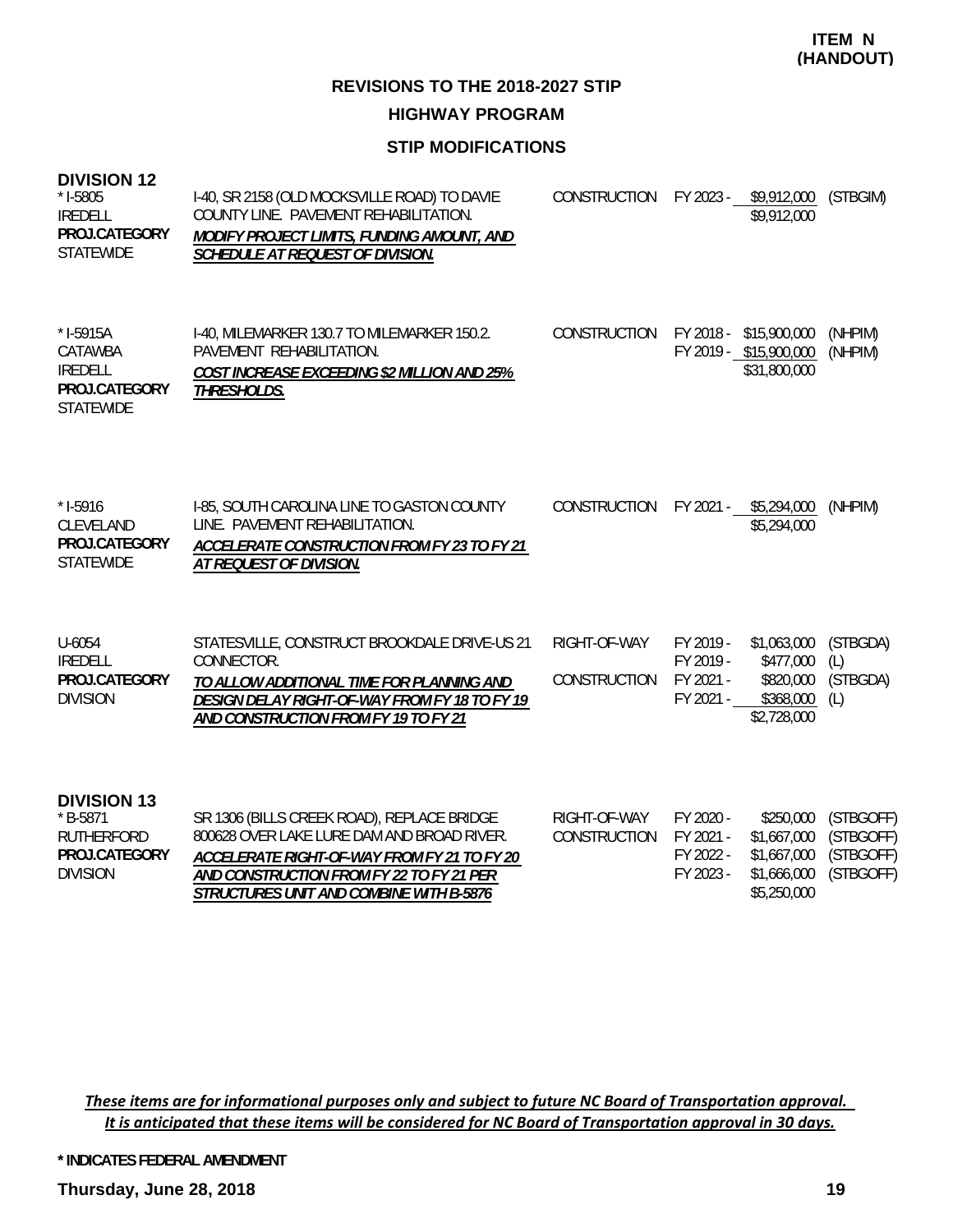#### **STIP MODIFICATIONS**

| <b>DIVISION 13</b><br>$*$ B-5876<br><b>RUTHERFORD</b><br>PROJ.CATEGORY<br><b>STATEWIDE</b> | US 74, REPLACE BRIDGE 800083 AND BRIDGE 800084<br>OVER SECOND BROAD RIVER.<br>ACCELERATE RIGHT-OF-WAY FROM FY 21 TO FY 20<br>AND CONSTRUCTION FROM FY 22 TO FY 21 PER<br>STRUCTURES UNIT AND COMBINE WITH B-5871 | RIGHT-OF-WAY<br>CONSTRUCTION                       | FY 2020 -<br>\$440,000<br>FY 2021 -<br>\$4,400,000<br>FY 2022 -<br>\$4,400,000<br>\$9,240,000                                                                           | (STBG)<br>(STBG)<br>(STBG)                            |
|--------------------------------------------------------------------------------------------|------------------------------------------------------------------------------------------------------------------------------------------------------------------------------------------------------------------|----------------------------------------------------|-------------------------------------------------------------------------------------------------------------------------------------------------------------------------|-------------------------------------------------------|
| * EB-5547A<br><b>BUNCOMBE</b><br>PROJ.CATEGORY<br><b>DIVISION</b>                          | BLACK MOUNTAIN RIVERWALK GREENWAY,<br>CONSTRUCT MULTI-USE PATH FROM EXISTING FLAT<br>CREEK GREENWAY TRAILHEAD NORTH OF US 70 TO<br><b>BLACK MOUNTAIN AVENUE.</b><br>CREATE SEGMENT A AT REQUEST OF MPO           | <b>ENGINEERING</b><br>RIGHT-OF-WAY<br>CONSTRUCTION | FY 2018 -<br>\$487,000<br>\$122,000<br>FY 2018 -<br>FY 2019 -<br>\$80,000<br>FY 2019 -<br>\$20,000<br>FY 2020 -<br>\$2,634,000<br>FY 2020 -<br>\$659,000<br>\$4,002,000 | (STBGDA)<br>(L)<br>(STBGDA)<br>(L)<br>(STBGDA)<br>(L) |
| * EB-5547B<br><b>BUNCOMBE</b><br>PROJ.CATEGORY<br><b>DIVISION</b>                          | BLACK MOUNTAIN RIVERWALK GREENWAY,<br>CONSTRUCT MULTI-USE PATH FROM BLACK<br>MOUNTAIN AVENUE TO THE INTO THE OAKS TRAIL.<br>CREATE SEGMENT B AT REQUEST OF MPO.                                                  | <b>ENGINEERING</b>                                 | FY 2019 -<br>\$110,000<br>FY 2019 -<br>\$28,000<br>\$138,000                                                                                                            | (STBGDA)<br>(L)                                       |
| I-4400C<br><b>BUNCOMBE</b><br><b>HENDERSON</b><br>PROJ.CATEGORY<br><b>REGIONAL</b>         | I-26, US 25 BUSINESS (EXIT 44) TO NC 280 (EXIT 40)<br><b>FUNDING FOR RIGHT-OF-WAY CHANGED FROM</b><br><b>FEDERAL TO STATE.</b>                                                                                   | RIGHT-OF-WAY<br>CONSTRUCTION                       | FY 2019 -<br>\$2,000,000<br>FY 2019 -<br>\$95,000,000<br>\$97,000,000                                                                                                   | (T)<br>(NHP)                                          |
| I-4700B<br><b>BUNCOMBE</b><br>PROJ.CATEGORY<br><b>STATEWIDE</b>                            | I-26, NC 146 - LONG SHOALS ROAD (EXIT 37) TO I-40<br><b>FUNDING FOR RIGHT-OF-WAY CHANGED FROM</b><br>FEDERAL TO STATE.                                                                                           | RIGHT-OF-WAY<br>CONSTRUCTION                       | FY 2019 -<br>\$2,000,000<br>FY 2019 - \$111,700,000<br>\$113,700,000                                                                                                    | (T)<br>(NHP)                                          |
| I-5889A<br><b>BUNCOMBE</b><br>PROJ.CATEGORY<br><b>STATEWIDE</b>                            | 1-40, MILE MARKER 46 TO MILE MARKER 50.<br>PRESERVE BRIDGES.<br>TO ALLOW ADDITIONAL TIME FOR PLANNING DELAY<br><b>CONSTRUCTION FROM FY 18 TO FY 19</b>                                                           | <b>CONSTRUCTION</b>                                | FY 2019 - \$11,900,000<br>\$11,900,000                                                                                                                                  | (NHPIM)                                               |

These items are for informational purposes only and subject to future NC Board of Transportation approval. It is anticipated that these items will be considered for NC Board of Transportation approval in 30 days.

**\* INDICATES FEDERAL AMENDMENT**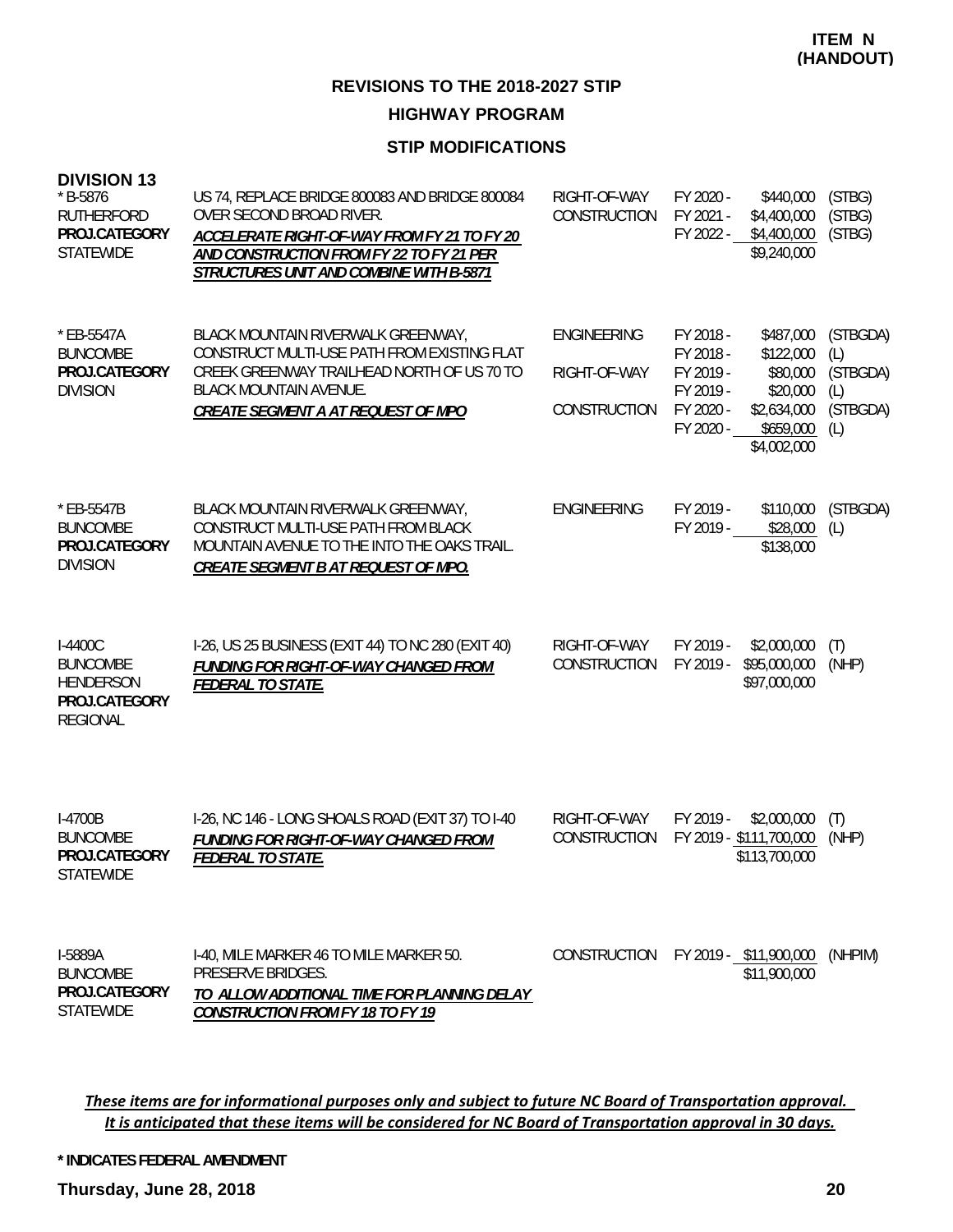**REVISIONS TO THE 2018-2027 STIP**

**HIGHWAY PROGRAM**

### **STIP MODIFICATIONS**

| <b>DIVISION 13</b><br>I-5890<br><b>BUNCOMBE</b><br>PROJ.CATEGORY<br><b>STATEWIDE</b> | I-40, MILEMARKER 55 TO MILEMARKER 67.5.<br>PAVEMENT REHABILITATION.<br>TO ALLOW ADDITIONAL TIME FOR PLANNING AND<br><b>DESIGN DELAY CONSTRUCTION FROM FY 18 TO FY 19</b><br>AT REQUEST OF DIVISION.                 | <b>CONSTRUCTION</b>                 | FY 2019 - \$18,200,000<br>\$18,200,000                                                                                        | (NHPIM)                              |
|--------------------------------------------------------------------------------------|---------------------------------------------------------------------------------------------------------------------------------------------------------------------------------------------------------------------|-------------------------------------|-------------------------------------------------------------------------------------------------------------------------------|--------------------------------------|
| * U-5019A<br><b>BUNCOMBE</b><br>PROJ.CATEGORY<br><b>DIVISION</b>                     | RIVERWAY MULTI-MODAL NETWORK, TOWN BRANCH<br><b>GREENWAY</b><br>ADD CONSTRUCTION IN FY 20 NOT PREVIOUSLY<br>PROGRAMMED AT THE REQUEST OF THE MPO.                                                                   | CONSTRUCTION                        | FY 2020 -<br>\$3,420,000<br>FY 2020 -<br>\$855,000<br>\$4,275,000                                                             | (STBGDA)<br>(L)                      |
| * U-5019B<br><b>BUNCOMBE</b><br>PROJ.CATEGORY<br><b>DIVISION</b>                     | RIVERWAY MULTI-MODAL NETWORK, FRENCH BROAD<br>RIVER WEST GREENWAY, FRENCH BROAD RIVER<br>PARK TO HAYWOOD ROAD.<br>ADD CONSTRUCTION IN FY 21 NOT PREVIOUSLY<br>PROGRAMMED AT THE REQUEST OF THE MPO.                 | CONSTRUCTION                        | FY 2021 -<br>\$4,000,000<br>FY 2021 -<br>\$1,000,000<br>\$5,000,000                                                           | (STBGDA)<br>(L)                      |
| * U-5833<br><b>RUTHERFORD</b><br>PROJ.CATEGORY<br><b>DIVISION</b>                    | SR 2241 (OAK STREET), SR 2159 (PINE RIDGE ROAD)<br>TO US 74. WIDEN EXISTING ROADWAY.<br><b>COST INCREASE EXCEEDING \$2 MILLION AND 25%</b><br>THRESHOLDS.                                                           | CONSTRUCTION                        | FY 2018 -<br>\$5,300,000<br>\$5,300,000                                                                                       | (T)                                  |
| <b>DIVISION 14</b><br>B-5550<br>TRANSYLVANIA<br>PROJ.CATEGORY<br><b>DIVISION</b>     | BREVARD, REPLACE BRIDGE 870102 ON RAILROAD<br>AVENUE OVER KINGS CREEK.<br>TO ALLOW ADDITIONAL TIME FOR PLANNING AND<br>DESIGN DELAY RIGHT-OF-WAY FROM FY 18 TO FY 19<br><b>AND CONSTRUCTION FROM FY 18 TO FY 19</b> | RIGHT-OF-WAY<br><b>CONSTRUCTION</b> | FY 2019 -<br>FY 2019 -<br>\$120,000<br>FY 2019 -<br>\$30,000<br>FY 2018 -<br>\$600,000<br>FY 2019 -<br>\$150,000<br>\$900,000 | (STBG)<br>(L)<br>(STBG)<br>(L)       |
| B-5929<br>HENDERSON<br>PROJ.CATEGORY<br><b>DIVISION</b>                              | TRACY GROVE ROAD, REPLACE BRIDGE 440350 OVER<br>DEVILS FORK CREEK.<br>TO ALLOW ADDITIONAL TIME FOR PLANNING DELAY<br><b>CONSTRUCTION FROM FY 18 TO FY 19</b>                                                        | RIGHT-OF-WAY<br><b>CONSTRUCTION</b> | FY 2018 -<br>\$40,000<br>FY 2018 -<br>\$10,000<br>FY 2019 -<br>\$920,000<br>FY 2019 -<br>\$230,000<br>\$1,200,000             | (STBGOFF)<br>(L)<br>(STBGOFF)<br>(L) |

These items are for informational purposes only and subject to future NC Board of Transportation approval. It is anticipated that these items will be considered for NC Board of Transportation approval in 30 days.

**\* INDICATES FEDERAL AMENDMENT**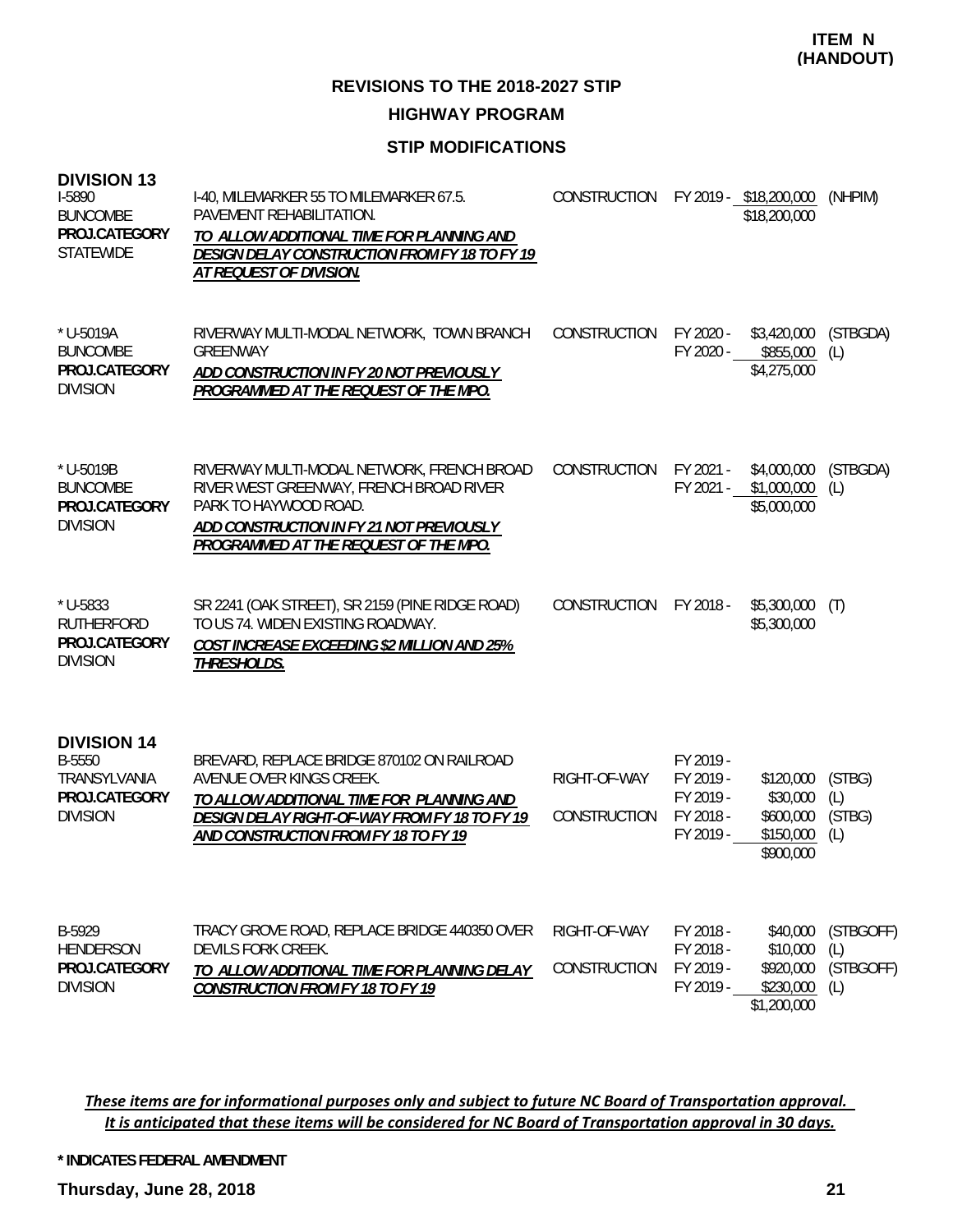### **STIP MODIFICATIONS**

#### **DIVISION 14**

| $I-4700A$<br><b>BUNCOMBE</b><br>HENDERSON<br>PROJ.CATEGORY<br><b>STATEWIDE</b> | I-26, NC 280 (EXIT 40) TO NC 146 - LONG SHOALS ROAD<br>(EXIT 37)<br>FUNDING FOR RIGHT-OF-WAY CHANGED FROM<br><i>FEDERAL TO STATE.</i>                                               | RIGHT-OF-WAY<br><b>CONSTRUCTION</b> | FY 2019 -<br>FY 2019 - | \$2,000,000<br>\$82,200,000<br>\$84,200,000 | (T)<br>(NHP) |
|--------------------------------------------------------------------------------|-------------------------------------------------------------------------------------------------------------------------------------------------------------------------------------|-------------------------------------|------------------------|---------------------------------------------|--------------|
| <b>I-5834</b><br><b>HAYWOOD</b><br>PROJ.CATEGORY<br><b>STATEWIDE</b>           | I-40, MILE MARKER 27 TO MILE MARKER 34.<br>PAVEMENT AND BRIDGE REHABILITATION.<br>TO ALLOW ADDITIONAL TIME FOR PLANNING AND<br><i>DESIGN DELAY CONSTRUCTION FROM FY 20 TO FY 21</i> | CONSTRUCTION                        | FY 2021 -              | \$5,329,000<br>\$5,329,000                  | (NHPIM)      |

| $1-6051$      | 1-40, MILEMARKER 20 TO MILEMARKER 27. PAVEMENT | CONSTRUCTION FY 2027 - | \$4,200,000 | (NHPIM) |
|---------------|------------------------------------------------|------------------------|-------------|---------|
| HAYWOOD       | REHABILITATION.                                |                        | \$4,200,000 |         |
| PROJ.CATEGORY | ADD NEW PROJECT BASED ON INTERSTATE            |                        |             |         |
| STATFWIDE     | <i>MAINTENANCE PRIORITIZATION PROCESS.</i>     |                        |             |         |
|               |                                                |                        |             |         |

| $*$ R-5600<br><b>JACKSON</b><br>PROJ.CATEGORY<br>REGIONAL  | NC 107 US 23 BUSINESS, NC 107, NC 116 TO US 23<br>BUSINESS. US 23 BUSINESS, SR 1432 (SKYLAND<br>DRIVE) TO MUNICIPAL DRIVE. UPGRADE ROADWAY.<br><b>COST INCREASE EXCEEDING \$2 MILLION AND 25%</b><br>THRESHOLDS. | RIGHT-OF-WAY<br>UTILITIES<br><b>CONSTRUCTION</b> | FY 2019 -<br>FY 2020 -<br>FY 2019 -<br>FY 2021 -<br>FY 2022 -<br>FY 2023 - | \$23,800,000<br>\$23,800,000<br>\$1,100,000<br>\$7,167,000<br>\$7,166,000<br>\$7,166,000<br>\$70,199,000 | (STBG)<br>(STBG)<br>(STBG)<br>(STBG)<br>(STBG)<br>(STBG) |
|------------------------------------------------------------|------------------------------------------------------------------------------------------------------------------------------------------------------------------------------------------------------------------|--------------------------------------------------|----------------------------------------------------------------------------|----------------------------------------------------------------------------------------------------------|----------------------------------------------------------|
| $*$ R-5735<br>CHEROKEE<br>PROJ.CATEGORY<br><b>DIVISION</b> | US 19/US 74/ US 64/US 129, END OF 4-LANE DIVIDED<br>SECTION TO SR 1556 (MARTINS CREEK ROAD).<br>IMPROVE ROADWAY.<br><b>COST INCREASE EXCEEDING \$2 MILLION AND 25%</b><br><i>THRESHOLDS.</i>                     | RIGHT-OF-WAY<br>UTILITIES<br><b>CONSTRUCTION</b> | FY 2018 -<br>FY 2018 -<br>FY 2019 -                                        | \$1,300,000<br>\$160,000<br>\$10,900,000<br>\$12,360,000                                                 | (T)<br>(T)<br>(T)                                        |
| $*$ D_5830                                                 | NC 28 (FONTANA ROAD) HS 120 TO NC 143 HIDCRADE                                                                                                                                                                   |                                                  |                                                                            |                                                                                                          |                                                          |

| * R-5839 | NC 28 (FONTANA ROAD), US 129 TO NC 143. UPGRADE       |
|----------|-------------------------------------------------------|
| GRAHAM   | ROADWAY.                                              |
| SWAIN    | SEGMENT PROJECT TO SECTIONS A, BA, BB, C, D,<br>AND F |

*AT REQUEST OF DIVISION.*

These items are for informational purposes only and subject to future NC Board of Transportation approval. It is anticipated that these items will be considered for NC Board of Transportation approval in 30 days.

**\* INDICATES FEDERAL AMENDMENT**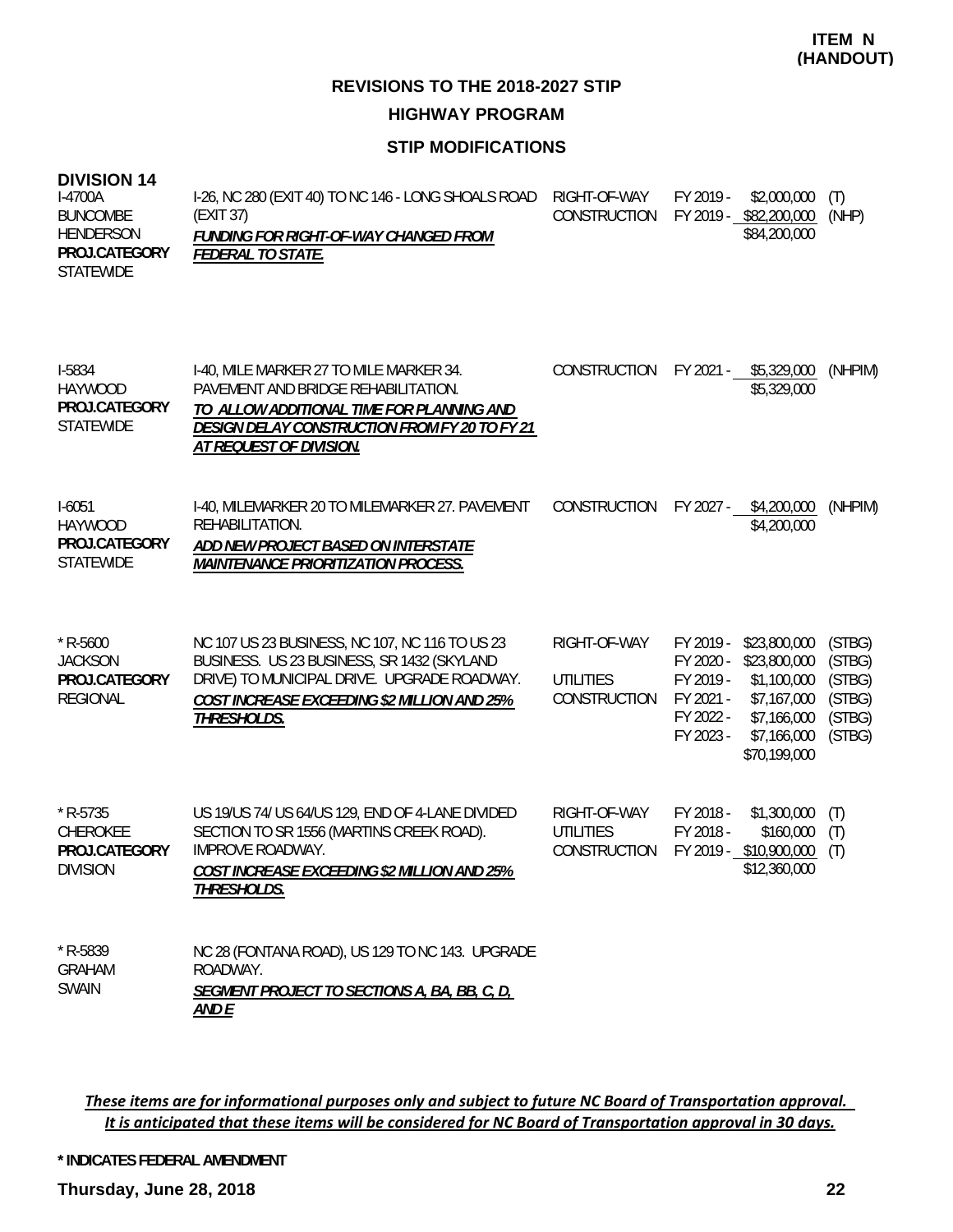#### **STIP MODIFICATIONS**

|  | <b>DIVISION 14</b> |  |
|--|--------------------|--|
|  |                    |  |

| * R-5839A<br><b>SWAIN</b>                                       | NC 28, US 129 TO SWAIN/GRAHAM COUNTY LINE AT<br>LITTLE TENNESSEE RIVER. UPGRADE ROADWAY.<br>CREATE SEGMENT A TO ALLOW FOR PLANNING AND<br>ENVIRONMENTAL STUDIES.                                                                                                                | RIGHT-OF-WAY<br><b>UTILITIES</b><br>CONSTRUCTION        | POST YR-<br>POST YR-                                          | \$1,520,000<br>\$200,000<br>POST YR-\$312,700,000<br>\$314,420,000                                             | (T)<br>(T)<br>(T)                      |
|-----------------------------------------------------------------|---------------------------------------------------------------------------------------------------------------------------------------------------------------------------------------------------------------------------------------------------------------------------------|---------------------------------------------------------|---------------------------------------------------------------|----------------------------------------------------------------------------------------------------------------|----------------------------------------|
| * R-5839BA<br><b>GRAHAM</b><br>PROJ.CATEGORY<br><b>DIVISION</b> | NC 28, SWAIN/GRAHAM COUNTY LINE AT LITTLE<br>TENNESSEE RIVER TO WOODS ROAD AT FONTANA<br>DAM VILLAGE. UPGRADE ROADWAY.<br>CREATE SEGMENT BA. TO BALANCE FUNDS DUE TO<br>COST INCREASE, DELAY RIGHT-OF-WAY FROM FY 20<br>TO FY 21 AND DELAY CONSTRUCTION FROM FY 21 TO<br>FY 23. | RIGHT-OF-WAY<br><b>UTILITIES</b><br>CONSTRUCTION        | FY 2021 -<br>FY 2021 -<br>FY 2023 -<br>FY 2024 -<br>FY 2025 - | \$70,000<br>\$20,000<br>\$17,575,000<br>\$17,575,000<br>\$17,575,000<br>FY 2026 - \$17,575,000<br>\$70,390,000 | (T)<br>(T)<br>(T)<br>(T)<br>(T)<br>(T) |
| * R-5839BB<br><b>GRAHAM</b>                                     | NC 28, WOODS ROAD AT FONTANA DAM VILLAGE TO<br>EAST OF SR 1245 (FONTANA DAM ROAD). UPGRADE<br>ROADWAY, INCLUDING REALIGNMENT OF NC 28/SR<br>1245 (FONTANA DAM ROAD) INTERSECTION.<br>CREATE SEGMENT BB TO ALLOW FOR PLANNING<br>AND ENVIRONMENTAL STUDIES.                      | RIGHT-OF-WAY<br><b>UTILITIES</b><br><b>CONSTRUCTION</b> | POST YR-<br>POST YR-                                          | \$80,000<br>\$80,000<br>POST YR-\$37,000,000<br>\$37,160,000                                                   | (T)<br>(T)<br>(T)                      |
| * R-5839C<br><b>GRAHAM</b>                                      | NC 28, EAST OF SR 1245 (FONTANA DAM ROAD) TO SR<br>1287 (CABLE COVE ROAD). UPGRADE ROADWAY.<br>CREATE SEGMENT C TO ALLOW FOR PLANNING AND<br>ENVIRONMENTAL STUDIES.                                                                                                             | RIGHT-OF-WAY<br><b>UTILITIES</b><br>CONSTRUCTION        | POST YR-<br>POST YR-<br>POST YR-                              | \$90,000<br>\$20,000<br>\$58,300,000<br>\$58,410,000                                                           | (T)<br>(T)<br>(T)                      |
| * R-5839D<br><b>GRAHAM</b>                                      | NC 28, SR 1287 (CABLE COVE ROAD) TO SR 1242<br>(LOWER TUSKEEGEE ROAD). UPGRADE ROADWAY.<br><b>CREATE SEGMENT D TO ALLOW FOR PLANNING AND</b><br>ENVIRONMENTAL STUDIES.                                                                                                          | RIGHT-OF-WAY<br><b>UTILITIES</b><br>CONSTRUCTION        | POST YR-<br>POST YR-                                          | \$730,000<br>\$80,000<br>POST YR-\$57,500,000<br>\$58,310,000                                                  | (T)<br>(T)<br>(T)                      |
| * R-5839E<br><b>GRAHAM</b>                                      | NC 28, SR 1242 (LOWER TUSKEEGEE ROAD) TO NC<br>143. UPGRADE ROADWAY.<br><b>CREATE SEGMENT E TO ALLOW FOR PLANNING AND</b><br><b>ENVIRONMENTAL STUDIES.</b>                                                                                                                      | RIGHT-OF-WAY<br><b>UTILITIES</b><br>CONSTRUCTION        | POST YR-<br>POST YR-                                          | \$60,000<br>\$100,000<br>POST YR-\$22,000,000<br>\$22,160,000                                                  | (T)<br>(T)<br>(T)                      |

These items are for informational purposes only and subject to future NC Board of Transportation approval. It is anticipated that these items will be considered for NC Board of Transportation approval in 30 days.

**\* INDICATES FEDERAL AMENDMENT**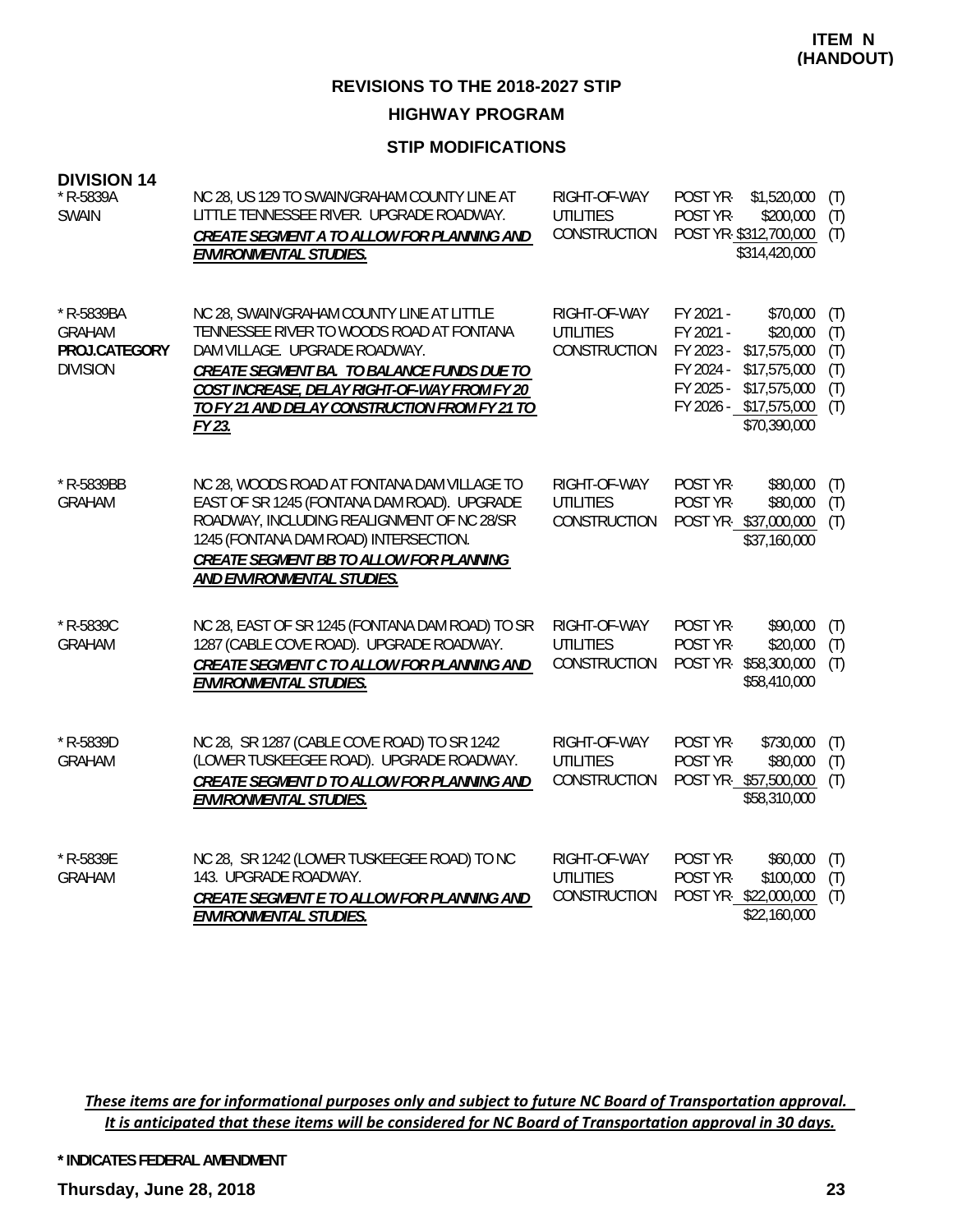#### **STIP MODIFICATIONS**

| <b>DIVISION 14</b><br>$*$ R-5845<br><b>SWAIN</b><br>PROJ.CATEGORY<br><b>DIVISION</b> | SR 1140 (ALARKA ROAD), US 74 TO SR 1137 (DEEP GAP<br>ROAD). UPGRADE ROADWAY.<br><b>COST INCREASE EXCEEDING \$2 MILLION AND 25%</b><br>THRESHOLDS.                                                                                                              | RIGHT-OF-WAY<br>UTILITIES<br><b>CONSTRUCTION</b>        | FY 2025 -<br>FY 2025 -              | \$100,000<br>\$100,000<br>FY 2027 - \$19,600,000<br>\$19,800,000 | (T)<br>(T)<br>(T) |
|--------------------------------------------------------------------------------------|----------------------------------------------------------------------------------------------------------------------------------------------------------------------------------------------------------------------------------------------------------------|---------------------------------------------------------|-------------------------------------|------------------------------------------------------------------|-------------------|
| $*$ U-5105<br><b>HENDERSON</b><br>PROJ.CATEGORY<br><b>TRANSITION</b>                 | HENDERSONVILLE, NC 225/SR 1164 (ERKWOOD<br>DRIVE)/SR 1779(SHEPHERD STREET) IN<br>HENDERSONVILLE, IMPROVE INTERSECTION.<br><b>COST INCREASE EXCEEDING \$2 MILLION AND 25%</b><br>THRESHOLDS.                                                                    | <b>CONSTRUCTION</b>                                     | FY 2018 -                           | \$4,850,000<br>\$4,850,000                                       | (STBG)            |
| U-5604<br><b>MACON</b><br>PROJ.CATEGORY<br><b>REGIONAL</b>                           | US 441 BUSINESS, US 23/US 64/US 441 TO PORTER<br>STREET. INTERSECTION IMPROVEMENTS AT WOMAK<br>STREET, MAPLE STREET, PORTER STREET, AND<br>DEPOT STREET IN FRANKLIN.<br>TO ALLOW ADDITIONAL TIME FOR PLANNING DELAY<br><b>CONSTRUCTION FROM FY 18 TO FY 19</b> | <b>CONSTRUCTION</b>                                     | FY 2019 -                           | \$4,200,000<br>\$4,200,000                                       | (T)               |
| * U-5888<br><b>HAYWOOD</b><br>PROJ.CATEGORY<br><b>DIVISION</b>                       | US 23 BUSINESS, INTERSECTION OF US 23 BUSINESS<br>(NORTH MAIN STREET) AND WALNUT STREET.<br>CONSTRUCT INTERSECTION IMPROVEMENTS.<br><b>COST INCREASE EXCEEDING \$2 MILLION AND 25%</b><br><i>THRESHOLDS.</i>                                                   | RIGHT-OF-WAY<br><b>UTILITIES</b><br><b>CONSTRUCTION</b> | FY 2018 -<br>FY 2018 -<br>FY 2020 - | \$5,740<br>\$350,000<br>\$1,250,000<br>\$1,605,740               | (T)<br>(T)<br>(T) |

#### **STIP DELETIONS**

#### **DIVISION 3**

| * U-4007F     | US 17, MCDANIEL DRIVE / WORKSHOP LANE. UPGRADE |
|---------------|------------------------------------------------|
| ONSLOW        | INTERSECTION.                                  |
| PROJ.CATEGORY | <i>DELETE, WORK TO BE ACCOMPLISHED UNDER</i>   |
| STATEWIDE     | <i>PROJECT U-6107.</i>                         |

These items are for informational purposes only and subject to future NC Board of Transportation approval. It is anticipated that these items will be considered for NC Board of Transportation approval in 30 days.

**\* INDICATES FEDERAL AMENDMENT**